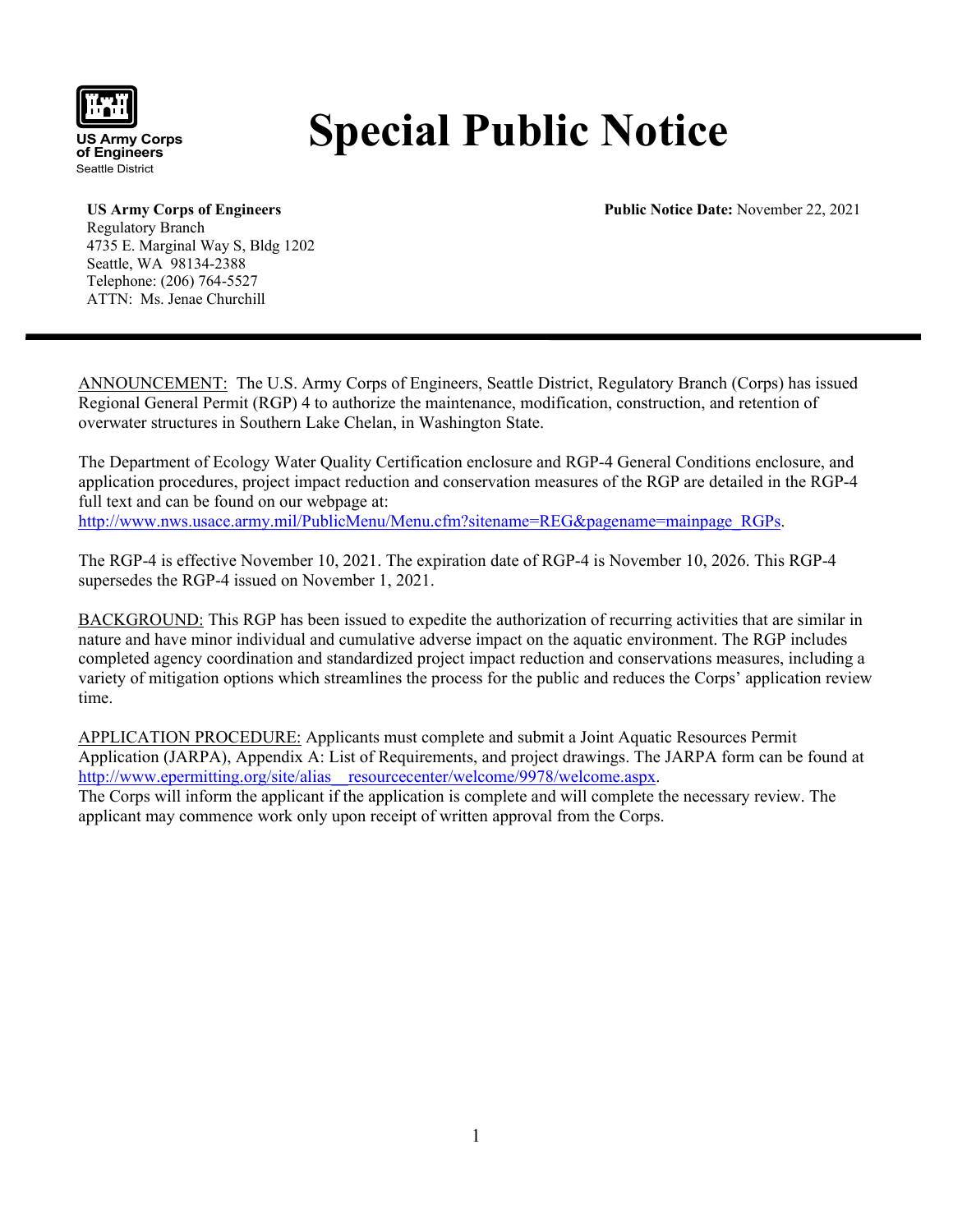

**US Army Corps of Engineers** Seattle District

## **Department of the Army Regional General Permit – 4**



## **Maintenance, Modification, Construction, and Retention of Overwater Structures in Southern Lake Chelan, in the State of Washington**

**Effective Date: November 22, 2021 Expiration Date: November 22, 2026**

**Permit Number:** CENWS-OD-RG-RGP-4

**Authority:** In accordance with 33 CFR 325.2(e)(2), the U.S. Army Corps of Engineers (Corps) has modified and issued Regional General Permit 4 (RGP-4) that authorizes certain activities in or affecting navigable waters of the United States, upon the recommendation of the Chief of Engineers, pursuant to Section 10 of the Rivers and Harbors Act of 1899 (33 U.S.C. 403) and Section 404 of the Clean Water Act (33 U.S.C. 1344).

**Issuing Office:** U.S. Army Corps of Engineers, Seattle District Regulatory Branch, CENWS-OD-RG Post Office Box 3755 Seattle, Washington 98124-3755 (206) 764-3495

**Purpose and Location:** The purpose of RGP-4 is to authorize the maintenance, modification, construction, and retention of overwater structures in Southern Lake Chelan, in the State of Washington for the purpose of water access and recreation.

**Use of RGP-4:** To use RGP-4, a prospective permittee must first notify the Corps of the proposed work in accordance with the application procedures in this RGP. *The proposed project is not authorized under this RGP, and work may not commence, until the District Engineer or their designee has issued written notification that the proposed project appears to meet the requirements of RGP-4 and is authorized.* The permittee is responsible for ensuring that the authorized structures and/or activities comply with all applicable provisions of this RGP, including any project-specific special conditions that may be added by the District Engineer. Failure to abide by the requirements of this RGP may constitute a violation of the Clean Water Act and/or Rivers and Harbors Act. For purposes of this RGP, the term "permittee" shall include all successors in interest.

This RGP contains provisions intended to protect the environment and cultural resources. Work that will not comply with these provisions is not authorized by this RGP and may require Department of the Army authorization by a standard individual permit. Moreover, compliance with the provisions of this RGP does not itself guarantee that the work is authorized by this RGP. Activities that appear to comply with the provisions of this RGP but would have an unacceptable adverse impact on the public interest are not authorized.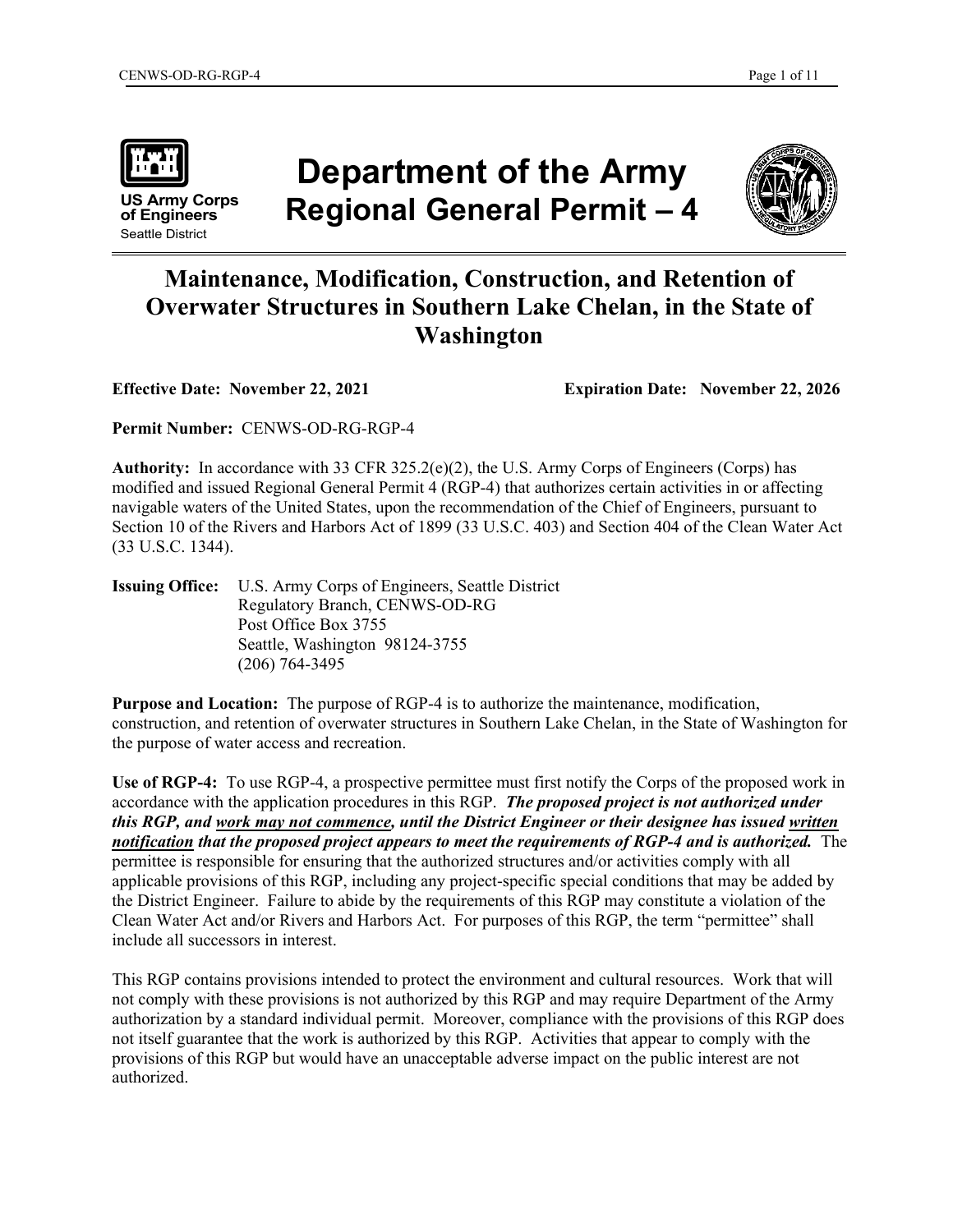**Activities authorized by RGP-4:** Work authorized by RGP-4 is limited to the activities described below and located in Southern Lake Chelan. For the purposes of this RGP, "Southern Lake Chelan" is defined as the portion of Lake Chelan downlake (south) of a line drawn between Limekiln Point (-120.2716; 48.0139) and Box Canyon Creek (-120.3324; 48.0145) (see Appendix D for a map of this limit). All structures and activities authorized must be for noncommercial use. Authorized activities include maintenance, modification, construction, and retention of residential overwater structures for the purpose of water access and recreation. Overwater structures for this RGP are defined as piers, ramps, floats, watercraft lifts, seasonal swim floats, and their associated structures. Associated structures include concrete footings, piling and caps, float stops/stub piles, ladders, handrails, swim steps davits (suspended watercraft lifts), watercraft grids or lifts, cleats, fenders, and lighting. RGP-4 only authorizes the installation, construction, or retention of one pier/ramp/float structure and one seasonal swim float per property. The section of the RGP labeled *Project Impact Reduction and Conservation Measures* provides additional details about limitations.

**Application Procedure:** Authorization under this RGP requires that prospective permittees notify the Corps of the proposed work in accordance with the application procedures described in this section. Applicants shall not proceed with the proposed work until the District Engineer or their designee issues written notification that the proposed project appears to meet the requirements of this RGP and is authorized. To notify the Corps of a proposed project that may qualify for authorization under this RGP, the prospective permittee must submit the following information:

- 1. Application: The Corps requires that the applicant submit a completed Joint Aquatic Resources Permit Application (JARPA) and Appendix A of this RGP. Submittal of a complete application constitutes the applicant's voluntary agreement to meet all of the requirements of this RGP.
- 2. Drawings: A complete application also includes a vicinity map and plan, profile, and cross-section drawings of the proposed structures. Overwater structures on adjacent properties should be shown. The drawings must include a title block. For assistance with preparation of the drawings, please refer to the *Drawing Checklist*, available on our website at www.nws.usace.army.mil, select "Regulatory Branch, Permit Information" then "Forms".
- 3. Cultural/Archeological Resources Information: For activities that may affect historic properties listed or eligible for listing in the National Register of Historic Places, a complete application must include a description of each historic property that may be affected by the proposed work and a map indicating the location of the property. We will notify the applicant if an archeological survey is necessary.
- 4. A signed Joint-Use Agreement if the overwater structure will be jointly used by multiple landowners.

Also, please submit any other relevant information which will help with our permit review, such as:

- Hydraulic Project Approval (HPA) obtained from the Washington Department of Fish and Wildlife.
- Photographs of the project area and shoreline.
- Copies of other environmental compliance documents or permits.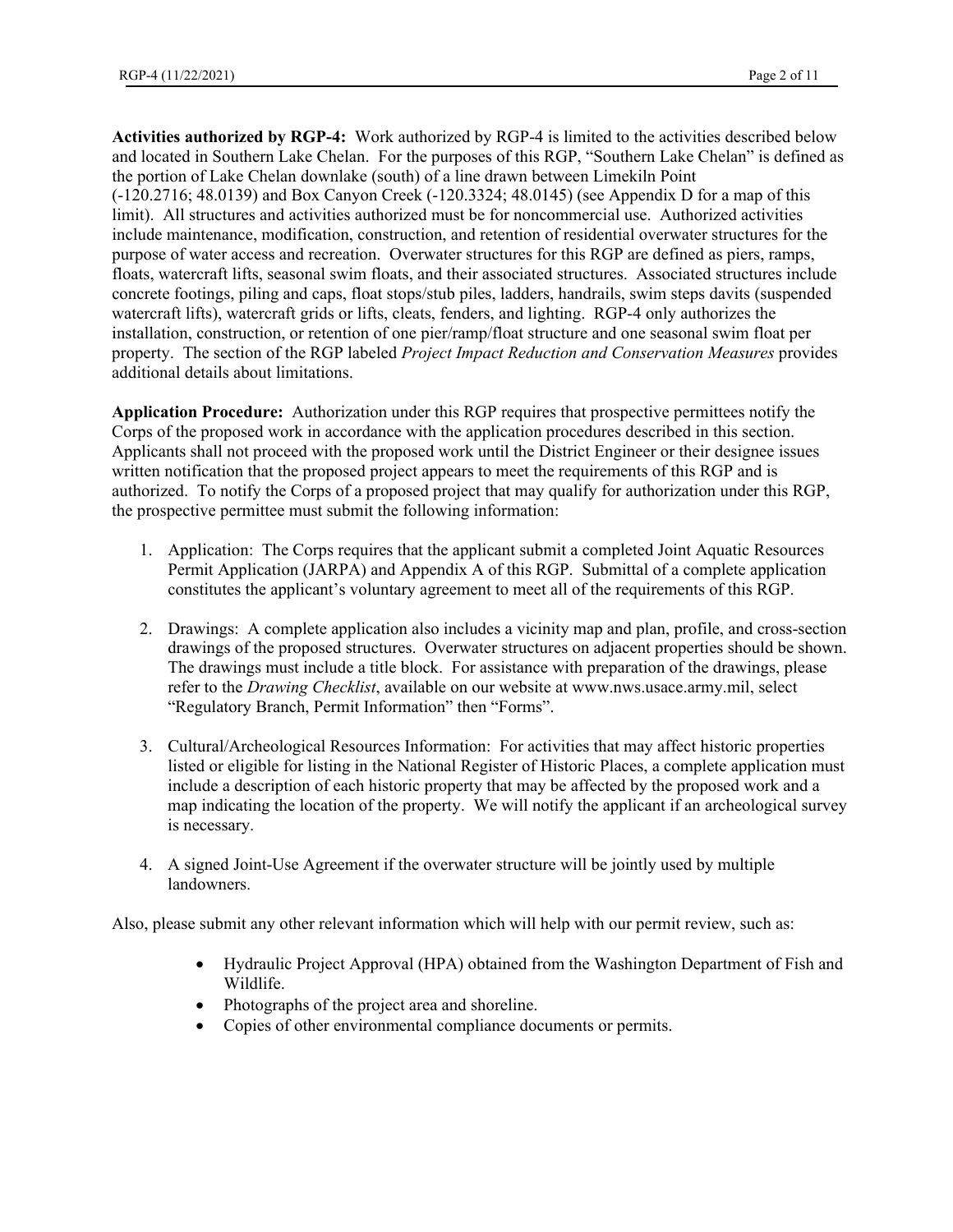#### **PROJECT IMPACT REDUCTION AND CONSERVATION MEASURES**

Activities authorized by RGP-4 must comply with all applicable Project Impact Reduction and Conservation Measures (CMs) listed below.

#### Maintenance:

1. Any maintenance performed on an authorized structure shall not change the size or configuration from that which was originally authorized unless the changes are environmentally beneficial and reduce the size of the structure.

#### Piers, Ramps, and Floats:

- 2. This permit authorizes only one pier/ramp/float structure per property. This property must front Lake Chelan. Submerged structural components of piers, ramps, and floats, including concrete footings, framing, and cross bracing shall be minimized to that which is required for structural stability.
- 3. A float system must be held in place by piling or other fixed structures and may consist of more than one individual float. Float stoppers must be installed so that the float does not rest on the substrate at any time.
- 4. The width of any individual section of deck shall not exceed 6 feet for piers and floats and 4 feet for ramps.
- 5. Total deck area of single-use piers, floats, ramps, and other overwater structures waterward of the ordinary highwater mark shall not exceed 320 square feet. If it is necessary to have a single-use structure greater than 55 feet in length because of water depth limitations referenced in CM 4, the total area of the structures shall not exceed 450 square feet.
- 6. Total deck area of joint-use piers, floats, ramps, and other overwater structures waterward of the ordinary highwater mark, shall not exceed 450 square feet.
- 7. Only open pile pier construction is authorized.
- 8. Flotation for the float shall be fully enclosed and contained in a shell (e.g., polystyrene tubs not shrink wrapped or sprayed coatings) that prevents breakup or loss of the floatation material into the water and is not readily subject to damage by ultraviolet radiation or abrasion caused by rubbing against piling or waterborne debris.
- 9. No other structures or shading objects such as, but not limited to, storage boxes, benches, planters, sheds, tables, outdoor furniture, living quarters, fueling facilities, carpeting, or covered watercraft moorage shall be constructed or installed on any overwater structure authorized under this RGP. No new associated landings or abutments at or waterward of the ordinary high-water mark are authorized under this RGP. These would include, but are not limited to, precast or poured in place concrete or rock structures.

#### Piling and Associated Fill:

10. Fill around piling may only be used when the condition of the substrate prevents the use of driven piles. Rationale for the construction of concrete footings must be included with the PCN. The total amount of fill used to secure all piles associated with a structure shall not exceed 10 cubic yards but is limited to the minimum amount necessary to secure the piles. Fill material is limited to clean rock and concrete. Concrete footings must be poured in the dry when possible and always in tightly sealed forms.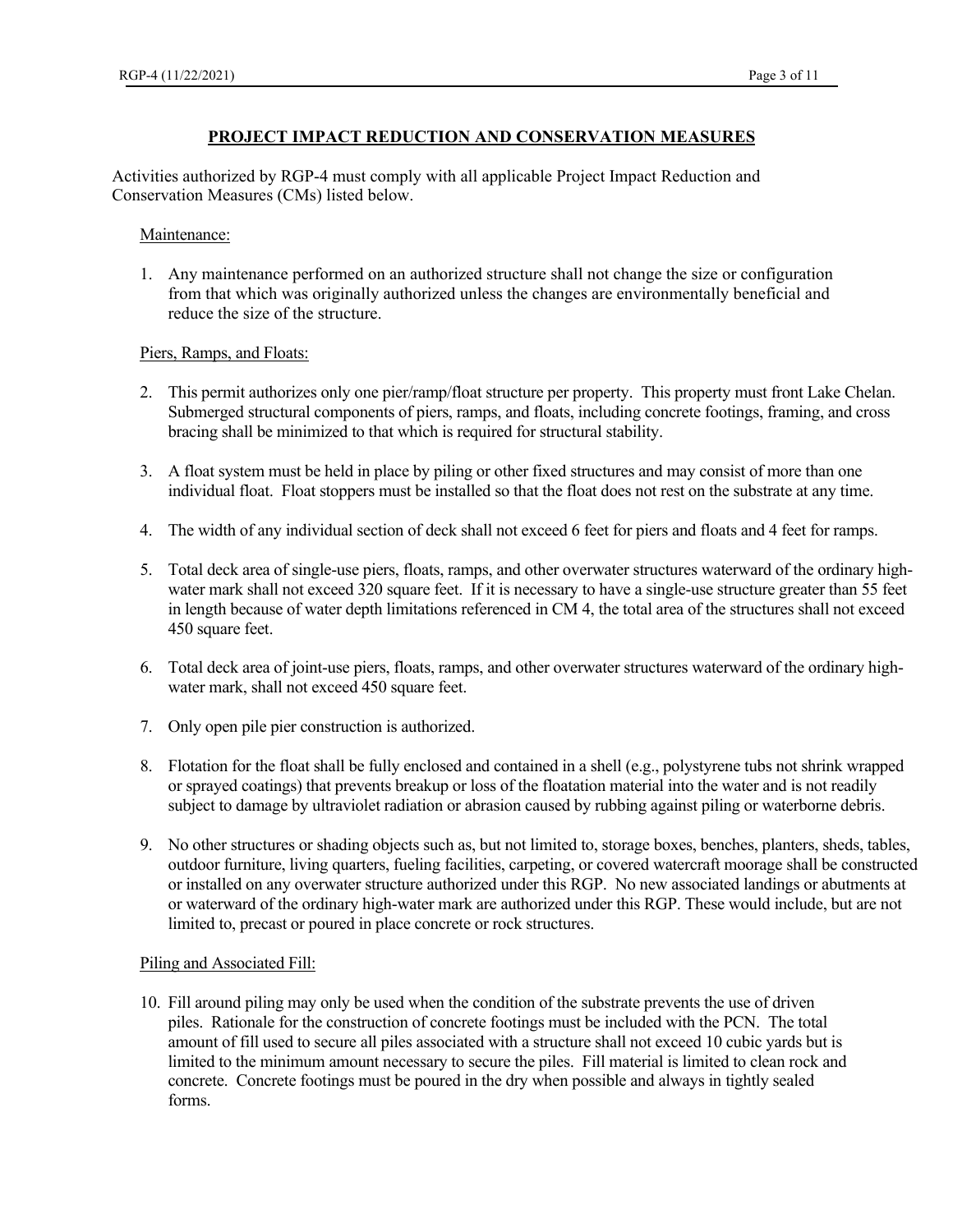- 11. Concrete footings must have at least 1 foot of natural substrate placed above the footing to prevent exposure of footings.
- 12. For impact pile driving of steel piles 10 inches in diameter or less, a block or layers of wood at least 6 inches thick between the pile driver and pile or a bubble curtain shall be used during driving. For steel pile greater than 10 inches in diameter, both 6 inches of wood between pile driver and pile, and a bubble curtain shall be used during driving.

#### Watercraft Lift:

13. Under this RGP, only one uncovered watercraft lift may be installed at a single-use overwater structure. A maximum of two uncovered watercraft lifts may be installed at a joint-use overwater structure. Any additional lifts would need to be authorized under a different permit.

#### Seasonal Swim Float:

14. Under this RGP, only one seasonal swim float, not to exceed 100 square feet may be installed per property. Swim float anchoring should consist of a helical anchor screw and midline float. A precast concrete anchor may only be used when the condition of the substrate prevents the use of a helical anchor screw. Rationale for the use of a concrete anchor must be included with the PCN. The seasonal swim float is to be detached from the anchor system and removed from the lake between November 1 and April 30 of every year. Any year-round swim floats would need to be authorized under a different permit.

Mitigation: To minimize impacts to the aquatic environment and reduce cumulative impacts, mitigation in all its forms (avoidance, minimization, and compensation) is required for new pier/ramp/float overwater structures. The mitigation must be retained and/or maintained for the duration that the authorized structure is in place. For every new pier, ramp, float, swim float, or second watercraft lift, the permittee must implement at least one of the following mitigation measures:

#### 15. Mitigation measure options:

- a. The pier width is limited to 4 feet or less.
- b. Installation of grating covering the entire surface of the pier and ramp, or seasonal swim float.
- c. Planting a riparian area with trees and shrubs evenly interspersed. The size of the riparian area must be at least 1:1 ratio with the amount of overwater coverage. For example, if a 320 square foot pier is proposed, 320 square feet of riparian area must be planted for this mitigation measure. Before the applicant selects this mitigation measures, they must have the Corps review the specific site conditions to ensure that plantings are appropriate and will be successful at the selected location.
	- i. The prospective permittee is required to establish and preserve the planting plot at the project site for the duration that the overwater structure is in place. A drawing of the proposed planting area must be recorded with the Registrar of Deeds per General Condition 3 of this RGP within 60 days after final Corps authorization. Proof of this must be provided to the Corps within 65 days after the date of the Corps' RGP verification letter to the permittee.
	- ii. The planting plot(s) will be planted (cuttings, burlapped roots or  $1 5$  gallon size) with native shrubs and trees.
	- iii. The plot needs to be on the property but does not need to be located adjacent to the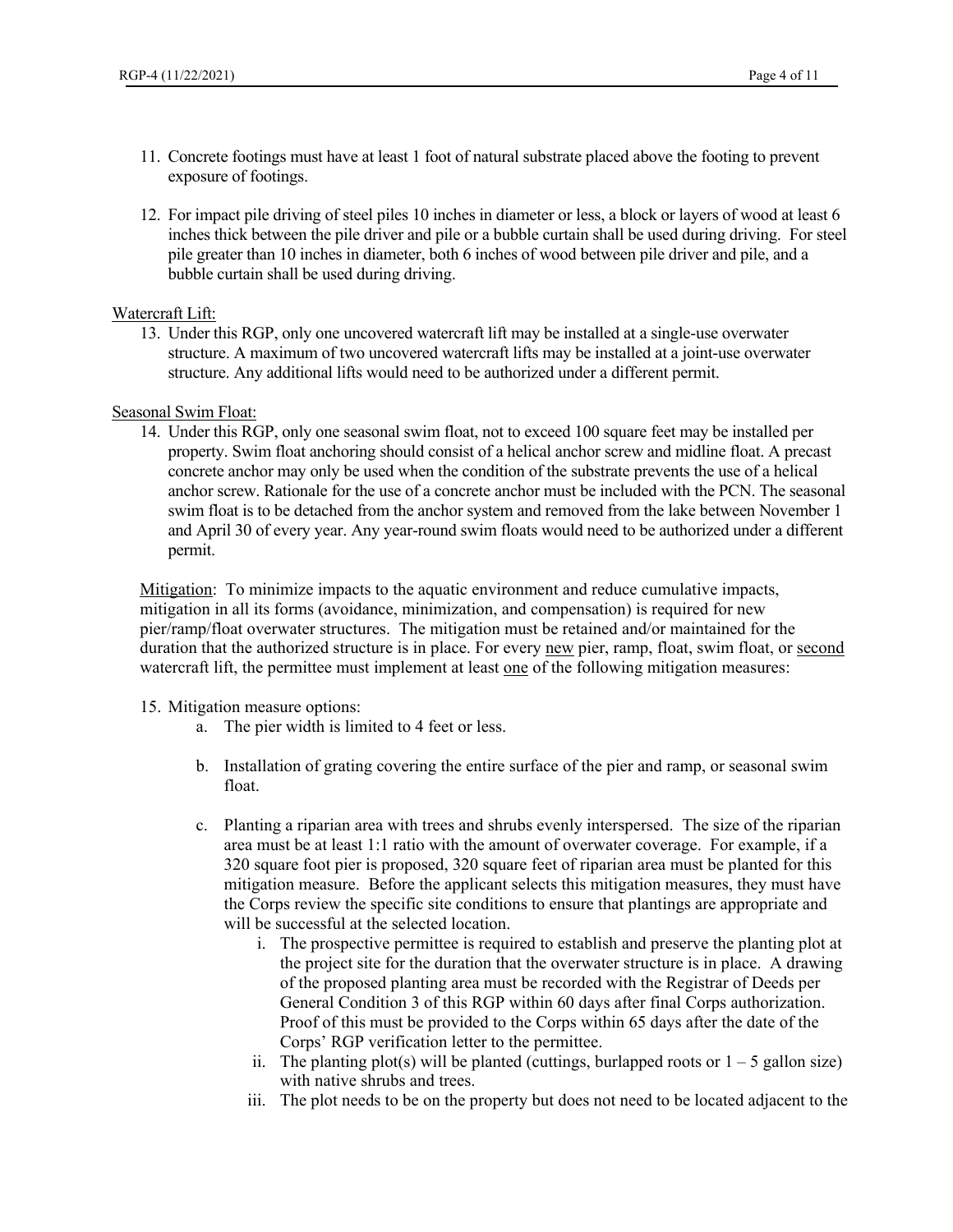overwater structures. However, the waterward edge of the planting area must be no further than 10 feet from the ordinary high watermark of the lake and oriented parallel to the shoreline.

- iv. The shrubs will be planted at intervals of 3-feet on center, and the trees will be planted at intervals of 10-feet on center. The Corps must approve the planting plan prior to issuance of a RGP verification letter. The plant species must be from the plant list in Appendix C or must be a species approved by the Corps.
- v. Performance Standards. One hundred percent survival of all planted trees and shrubs is required during the first and second years after planting the plot(s). During the third through fifth years after planting, a minimum 80 percent survival is required. The permittee must protect the planting plot(s) against predation—the Corps recommends fencing. Individual plants that die must be replaced with native shrubs and trees taken from the plant list in Appendix C. Maintenance of the mitigation area includes removal and replacement of dead or dying plants and removal of invasive and/or noxious weeds. Maintenance does not include trimming or mowing of the mitigation plants. The mitigation plants must be allowed to develop naturally. If during the 5 years of monitoring, contingency plans are required (e.g., irrigation, additional plantings, planting different species), the permittee must implement any Corps-required contingency plans.
- vi. Mitigation planting monitoring reports will be due annually, no later than November 30 of each monitoring year, for 5 years from when Corps accepts the as-built drawings. The mitigation monitoring report will include written and photographic documentation of tree and shrub mortality and replanting efforts. Photographs must be taken between June – August (the best time of year to show plant growth). Photographs must show a panoramic view of the entire mitigation planting area. Set points from where photos are taken must be established and used repeatedly for each monitoring year. The date of the photos must be noted on the monitoring report. The permittee can meet this reporting requirement by submitting to the Corps a completed Mitigation Planting Monitoring Report, Appendix E.
- d. Installation of large woody material (LWM) north of 25-Mile Creek.
	- i. The ratio or amount of LWM would be determined on a case-by-case basis. The LWM must have complex structure (e.g., branches and/or root wads). The LWM must be placed at or landward of the 1079-foot elevation contour so that the maximum amount of water covers the structure for the entire year. The LWM must not interfere with navigation.
	- ii. The placement of the LWM must be completed within one year of RGP verification. A report on the installation must be submitted to the Corps no later than 12 months from the date of permit issuance. The permittee can meet this reporting requirement by submitting to the Corps a completed Status/As-Built Report for Mitigation Work Completion, Appendix D. The report must include photographic documentation showing the installation of the LWM from the installation vessel. The photographs should be taken facing the shoreline and should show landmarks on the shoreline to verify the location of the placement of the LWM. In addition, the documentation must include the latitude and longitude and elevation of the LWM.
- e. Use of other Corps-approved project- and site-specific mitigation. The applicant may propose an alternate form of compensatory mitigation (e. g. derelict pile or concrete debris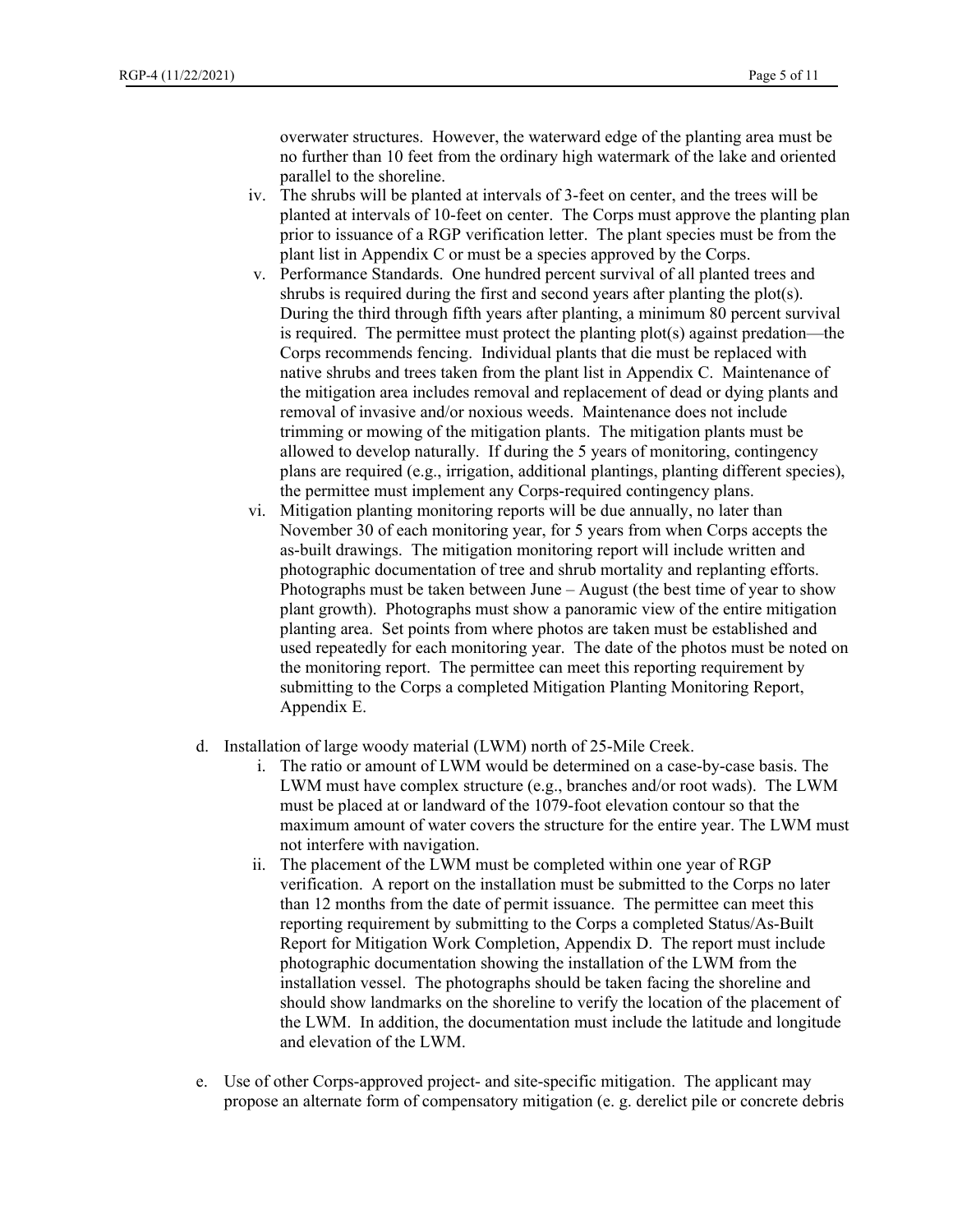removal or use of a Corps approved in-lieu fee program or mitigation bank). However, the Corps is the sole authority to determine if the compensatory mitigation is appropriate and adequate to compensate for impacts to waters of the U.S. The applicant must comply with all Special Conditions added to the RGP verification to ensure the mitigation is successfully implemented.

#### Work in the Dry:

16. All work shall occur in the dry whenever practicable.

Prohibition of Discharge of Fill in Wetlands:

17. No fill permitted herein shall be placed in wetlands. Non-fill structure placement in or over wetlands shall be limited to the minimum amount necessary.

#### Revegetation of Disturbed Riparian Areas:

18. Disturbance of bank vegetation shall be limited to the minimum amount necessary to accomplish the project. Disturbed bank vegetation shall be replaced with native, locally adapted species appropriate for the site.

Preservatives:

19. No paint, stain, preservative or other protective coating application shall occur while the structure is in or over the water body, and any such application shall be completely cured prior to the structure being returned to the water. If treated wood is used, wood must be treated with wood preservatives in compliance with the Registration Documents issued by EPA under the Federal Insecticide, Fungicide and Rodenticide Act (FIFRA), and following the Western Wood Preservers Institute (WWPI) guidelines and BMPs to minimize the preservative migrating from treated wood into aquatic environments (see http://www.wwpinstitute.org/documents/BMP\_Revise\_4.3.12.pdf). Rub strips are required if treated wood is to be used for fender piling.

Equipment Operation:

- 20. Equipment shall be operated from the top of the bank, work platform, or similar out-of-water location whenever possible. Equipment shall be operated in a manner that minimizes the suspension of particulates. All equipment used in or around waters shall be clean and inspected daily prior to use to ensure that the equipment has no fluid leaks. Should a leak develop during use, the leaking equipment shall be removed from the site immediately and not used again until it has been adequately repaired. No equipment may be stored or fueled within 100 feet of the waterbody.
- 21. If heavy equipment is used to accomplish the work, a Spill Prevention, Control, and Countermeasure (SPCC) plan must be implemented. A copy of the SPCC plan must be available to the Corps upon request during all construction activities.

#### **RGP GENERAL CONDITIONS**

Department of the Army authorization under this RGP is subject to the following General Conditions:

1. Reliance on Permittee's Information. In verifying a permittee's authorization under this RGP, the Department of the Army has relied, in part, on the information provided by the permittee. If this information proves to be false, incomplete, or inaccurate, the permittee's authorization may be modified, suspended, or revoked, in whole or in part. If the authorization is revoked, any work completed under the authorization must be removed, without expense to the United States.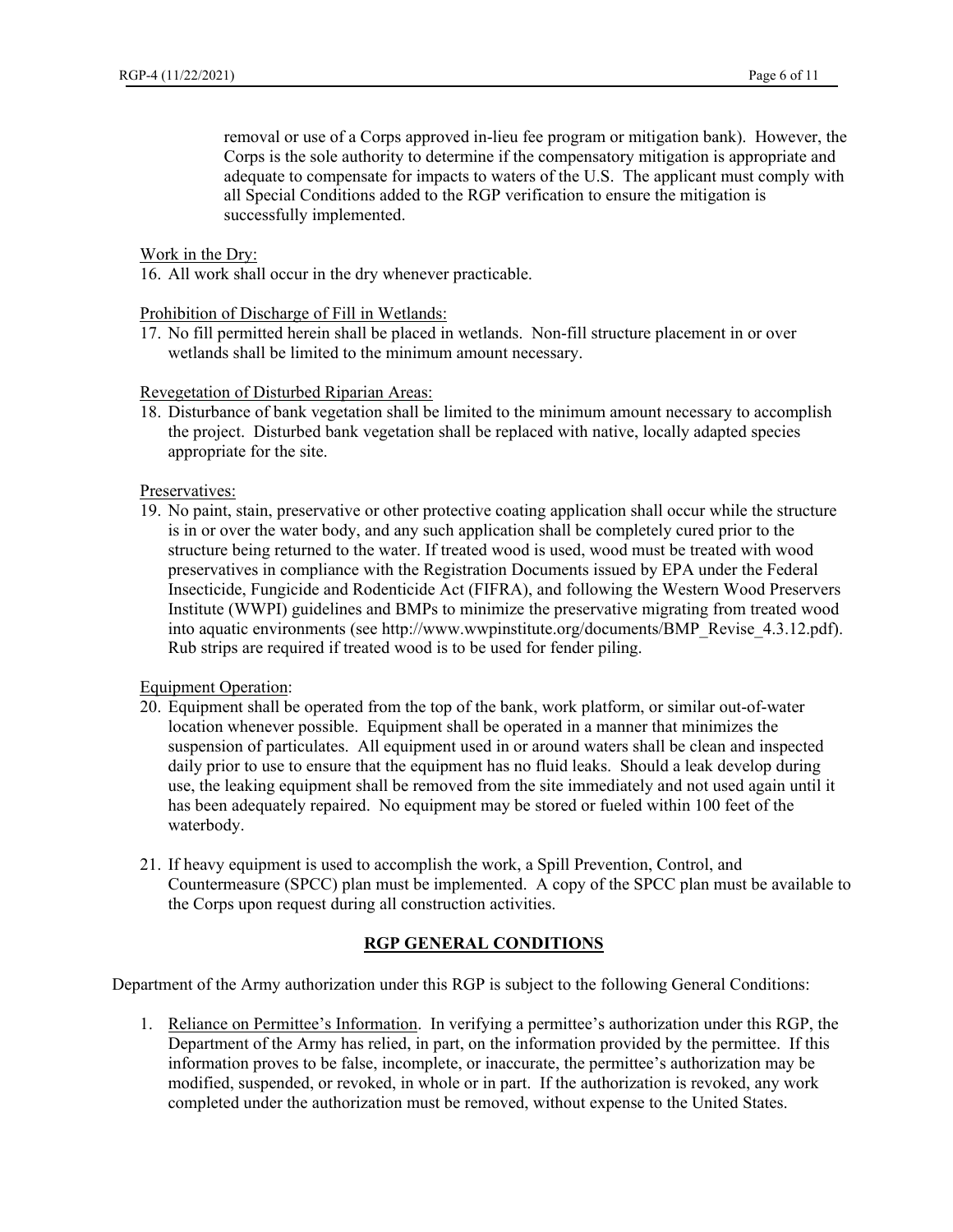- 2. Compliance with Terms and Conditions. Projects authorized by this RGP shall comply with all terms and conditions herein. Failure to abide by these terms and conditions invalidates this authorization and may result in a violation of Federal law, which may require that the permittee restore the site or take other remedial action. Activities requiring Department of the Army authorization that are not specifically authorized by this RGP are prohibited unless authorized by another Department of the Army permit.
- 3. Deed Restriction: For projects with mitigation or a joint-use agreement, a copy of the completed Appendix A, permit drawings, mitigation planting plan or joint-use agreement (if applicable), and final authorization letter shall be recorded with the local government (Registrar of Deeds of the county or city), within 60 days after final Corps authorization, to ensure that subsequent property owners are aware of the construction, use, and mitigation requirements. Proof of this must be provided to the Corps within 65 days after the date of the Corps' RGP verification letter to the permittee.
- 4. Contractor's Copy of Permit. The permittee shall provide complete copies of this permit and the Corps verification letter for the authorized project to each contractor involved in the project and keep copies of this permit and Corps verification letter available for inspection at the project site.
- 5. Compliance Certification. Every permittee shall submit to the Corps, within 30 days of completing the authorized work, certification that the work, including any required mitigation, was conducted in accordance with the provisions of this RGP, including case-specific special conditions. The permittee must use the *Certificate of Compliance with the Department of the Army Permit*, available on our website at www.nws.usace.army.mil, select "Regulatory Branch, Permit Information" then "Forms".
- 6. Access for Inspection. The permittee shall allow the District Engineer or their authorized representative to inspect the project whenever deemed necessary to ensure that the activity is in compliance with the terms and conditions prescribed herein.
- 7. Limits of Authorization. This permit does *not*:
	- a. Obviate the requirement to obtain all other Federal, State, or local authorizations required by law for the activity authorized herein, including any authorization required from Congress.
	- b. Convey any property rights, either in real estate or material, or any exclusive privileges.
	- c. Authorize any injury to property, invasion of rights, or any infringement of Federal, State, or local laws or regulations.
	- d. Authorize the interference with any existing or proposed Federal project.
- 8. Limits of Federal Liability. This permit is not an approval of the design features of any authorized project or an implication that such project is adequate for the intended purpose; a Department of the Army permit merely expresses the consent of the Federal Government to conduct the proposed work insofar as public rights are concerned. In issuing this RGP, the Federal Government does not assume any liability for the following: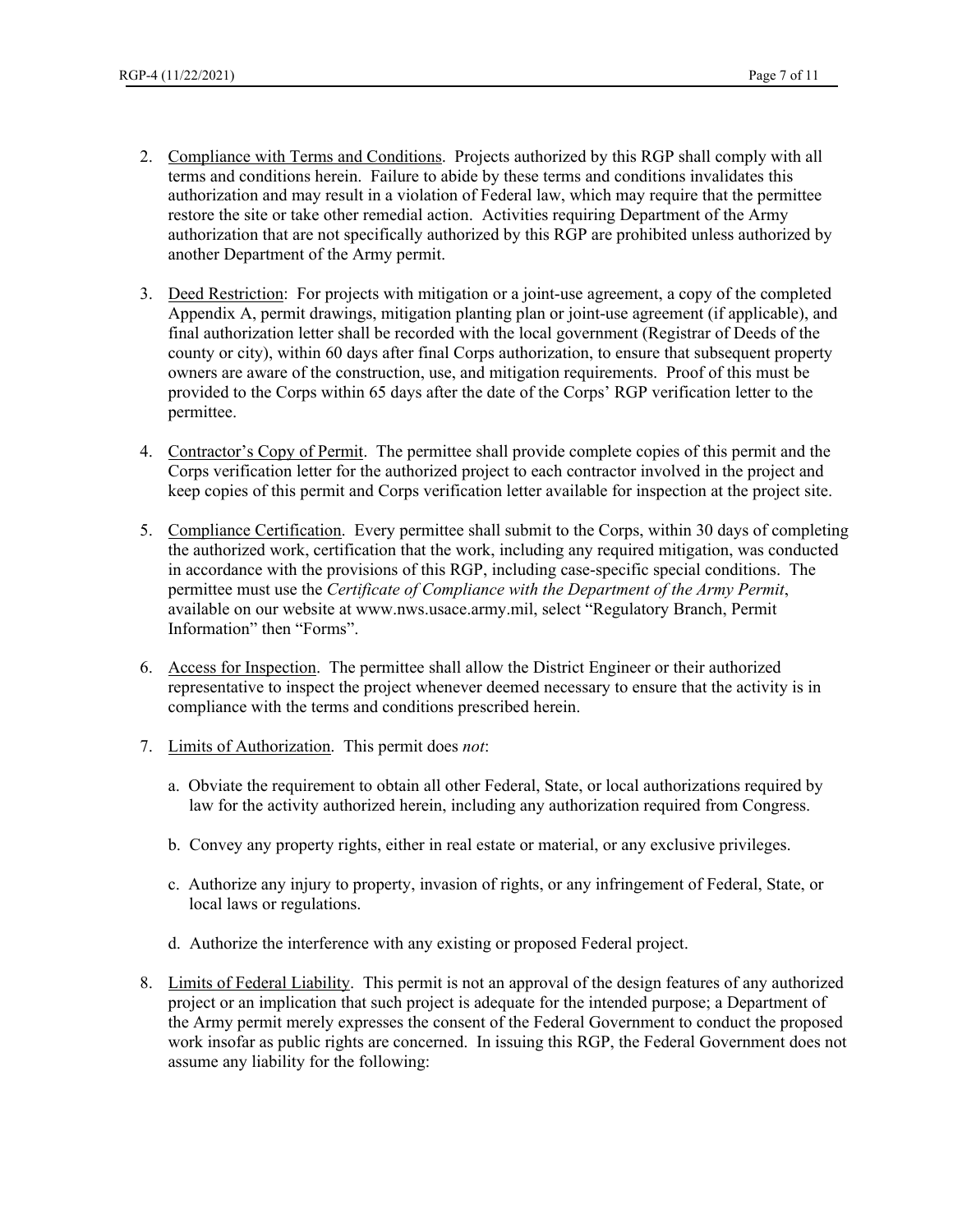- a. Design or construction deficiencies associated with the authorized work.
- b. Damages to the permitted project or uses thereof as a result of other permitted activities or from natural causes, such as flooding.
- c. Damages to persons, property, or to other permitted or unauthorized activities or structures caused by the activity authorized by this permit.
- d. Damages associated with any future modification, suspension, or revocation of this permit.
- e. The removal, relocation, or alteration of any structure or work in navigable waters of the United States ordered by the Secretary of the Army or their authorized representative.
- f. Damage to the permitted project or uses thereof as a result of current or future activities undertaken by, or on behalf of, the United States in the public interest.
- 9. Tribal Rights. No activity may impair reserved tribal rights, including, but not limited to, reserved water rights and treaty fishing and hunting rights.
- 10. State-Owned Aquatic Lands. Projects proposed on state-owned aquatic lands will require a Use Authorization from the Washington Department of Natural Resources. Applicants should call (360) 902-1100 for more information.
- 11. Obstruction of Navigation. The permittee understands and agrees that, if future operations by the United States require the removal, relocation, or other alteration of the work herein authorized, or if, in the opinion of the Secretary of the Army or their authorized representative, said structure or work unreasonably obstructs the full and free use of navigable waters of the United States, the permittee shall, upon due notice from the Corps, remove, relocate, or alter the obstructions caused thereby, without expense to the United States. If the permittee fails to comply with the direction of the Corps, the District Engineer may restore the navigable capacity of the waterway, by contract or otherwise, and recover the cost thereof from the permittee.
- 12. Stability. The permittee shall design projects to be stable against the forces of flowing water, wave action, and the wake of passing vessels.
- 13. Maintenance. The permittee shall properly maintain all authorized structures, including maintenance necessary to ensure public safety. The permittee must obtain the appropriate authorization from the Corps before maintenance work occurs. This RGP or Nationwide Permit 3 may authorize any required maintenance activities on the structures authorized by this RGP.
- 14. Marking Structures. The permittee shall install and maintain any lights, signals, or other appropriate markers necessary to clearly designate the location of structures or work that might pose a hazard to public safety. Permittees shall abide by U.S. Coast Guard requirements concerning the marking of structures and work in navigable waters of the United States.
- 15. Endangered Species. This RGP does not authorize any activity that is likely to jeopardize the continued existence of a threatened or endangered species or a species proposed for such designation, as identified under the Endangered Species Act.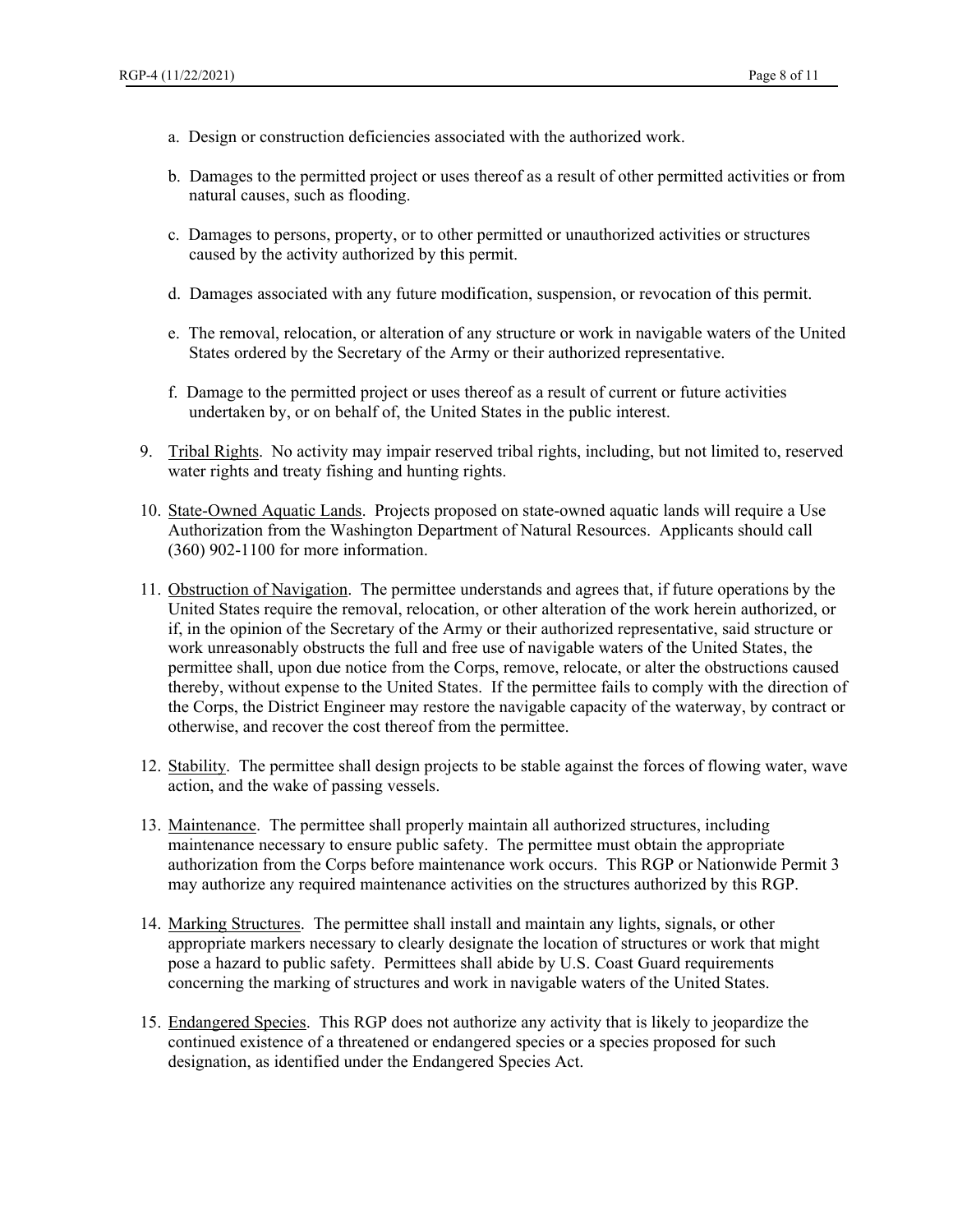- 16. Essential Fish Habitat. This RGP does not authorize any activity that may adversely affect Essential Fish Habitat as defined under the Magnuson-Stevens Fishery Conservation and Management Act.
- 17. Historic Properties. This RGP does not authorize any activity that may affect historic properties listed, or eligible for listing, in the National Register of Historic Places (NRHP) until the provisions of 33 CFR 325, Appendix C, have been satisfied. Historic properties include prehistoric and historic archeological sites, and areas or structures of cultural interest. A prospective permittee must notify the District Engineer if the proposed activity may affect an historic property that is listed, eligible for listing, or may be eligible for listing in the NRHP, and shall not begin the activity until notified by the District Engineer that the requirements of the National Historic Preservation Act have been satisfied and that the activity is authorized. If a previously unknown historic property is encountered during work authorized by this RGP, the permittee shall immediately cease all ground disturbing activities in the immediate area and notify the Corps within 1 business day of discovery. The permittee shall perform any work required by the Corps in accordance with Section 106 of the National Historic Preservation Act and Corps regulations and avoid any further impact to the property until the District Engineer verifies that the requirements of 33 CFR Part 325, Appendix C, have been satisfied.
- 18. Water Quality Standards. All activities authorized herein that involve a discharge into waters of the United States shall, at all times, remain consistent with the Department of Ecology Water Quality Certification (Order #7536) enclosure, all applicable water quality standards, effluent limitations and standards of performance, prohibitions, pretreatment standards, and management practices established pursuant to the Clean Water Act (P.L. 92-500; 86 Stat. 816) or pursuant to applicable State and local law.
- 19. Soil Erosion and Sediment Controls. The permittee shall use and maintain appropriate erosion and sediment controls in effective operating condition and permanently stabilize all exposed soil and other fills, including any work below the ordinary high water mark at the earliest practicable date using native vegetation to the maximum extent practicable. The permittee shall remove all installed controls as soon as they are no longer needed to control erosion or sediment.
- 20. Aquatic Life Movements. The permittee shall not substantially disrupt the necessary life-cycle movement of those species of aquatic life indigenous to the waterbody, including those species that normally migrate through the area.
- 21. Management of Water Flows. To the maximum extent practicable, the activity must be designed to maintain downstream flow conditions. Furthermore, the activity shall not permanently restrict or impede the passage of normal or expected high flows. The permittee should limit the work conducted in waters of the United States to low- or no-flow periods.
- 22. Water Supply Intakes. The permittee shall ensure that activities authorized by this RGP have no more than a minimal adverse impact on public water supply intakes.
- 23. Suitable Material. Any material or structure placed in waters of the United States, whether temporary or permanent, shall be free of pollutants in toxic amounts.
- 24. Disposal of Excess Material. All construction debris and any other material not authorized by the Corps for permanent placement into waters of the United States shall be disposed of in an appropriate upland location in a manner that precludes it from entering waters of the United States.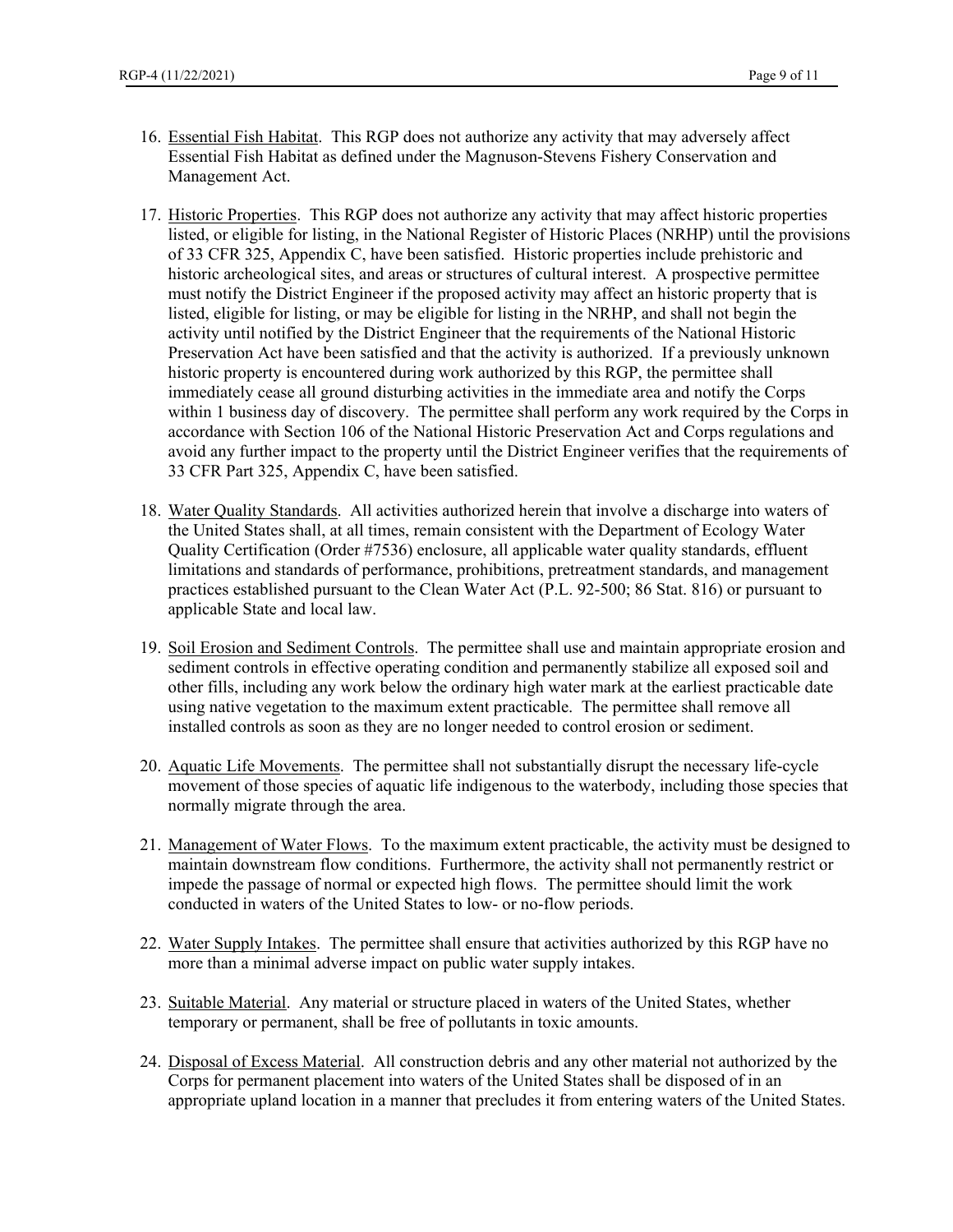- 25. Removal of Temporary Fills. Temporary fills must be removed in their entirety and the affected area returned to pre-construction contours and condition.
- 26. Transfer of RGP Verification. If the permittee sells the property associated with a RGP verification, the permittee may transfer the RGP verification to the new owner by having the new owner submit a letter to the Seattle District Corps office to validate the transfer. A transfer must occur if mitigation or a joint-use agreement is associated with the verification so that the new owner is aware of requirements. A copy of the RGP verification letter and permit drawings must be attached to the transfer letter, and the letter must contain the following statement and the new owner(s) signature: "I (we) understand that the structures or work authorized by this RGP verification have specific terms and conditions, including (if applicable) mitigation and joint-use requirements. I (we) understand that these terms and conditions will continue to be binding on us as the new owner(s) of the property as well as the associated liabilities associated with compliance with its terms and conditions."

**Water Quality Certification:** The Corps requested that the Washington Department of Ecology (Ecology) certify that activities authorized by this RGP for which these agencies are responsible, will not violate established water quality standards. Ecology made a water quality certification decision within the required time frame; therefore, water quality certification has been issued. Activities authorized by this RGP for which Ecology is not responsible should be coordinated with the appropriate agency or Tribe.

**Endangered Species:** The Endangered Species Act of 1973 (ESA), as amended, requires all federal agencies to consult with the National Marine Fisheries Service (NMFS) and/or U.S. Fish and Wildlife Service (USFWS), pursuant to Section 7 of the ESA, on any action, or proposed action, permitted, funded, or undertaken by the agency that may affect a species listed as threatened or endangered under the ESA, or its designated critical habitat. The Corps has determined that activities that would be authorized by this RGP have no effect on any ESA-listed species.

**Essential Fish Habitat**: The Magnuson-Stevens Fishery Conservation and Management Act (MSA), as amended by the Sustainable Fisheries Act of 1996, requires all Federal agencies to consult with the NMFS on all actions, or proposed actions, permitted, funded, or undertaken by the agency that may adversely affect Essential Fish Habitat (EFH). This RGP will not adversely affect EFH for federally managed fisheries in Washington waters. No further consultation is required.

**Modification, Suspension, or Revocation of the RGP:** This RGP may be modified, suspended, or revoked in whole or in part if the Secretary of the Army or their authorized representative determines that the individual or cumulative impacts of work that would be authorized using this procedure are contrary to the public interest. Any such modification, suspension, or revocation shall become effective 30 days after the issuance of a public notice announcing such action. The final decision whether to modify, suspend, or revoke this permit, in whole or in part, shall be made pursuant to procedures prescribed by the Chief of Engineers. Following such revocation, any future activities heretofore authorized by this RGP will require alternate Department of the Army authorization.

The authorization of an individual project under this RGP may also be summarily modified, suspended, or revoked, in whole or in part, if the permittee either fails to abide by the terms and conditions of this permit or provides information that proves to be false, incomplete, or inaccurate, or, upon a finding by the District Engineer that such action would be in the public interest. If a permittee's authorization is revoked, the permittee shall, upon notice of such revocation, without expense to the United States and in such time and manner as the Secretary of the Army or their authorized representative may direct, restore the waterway to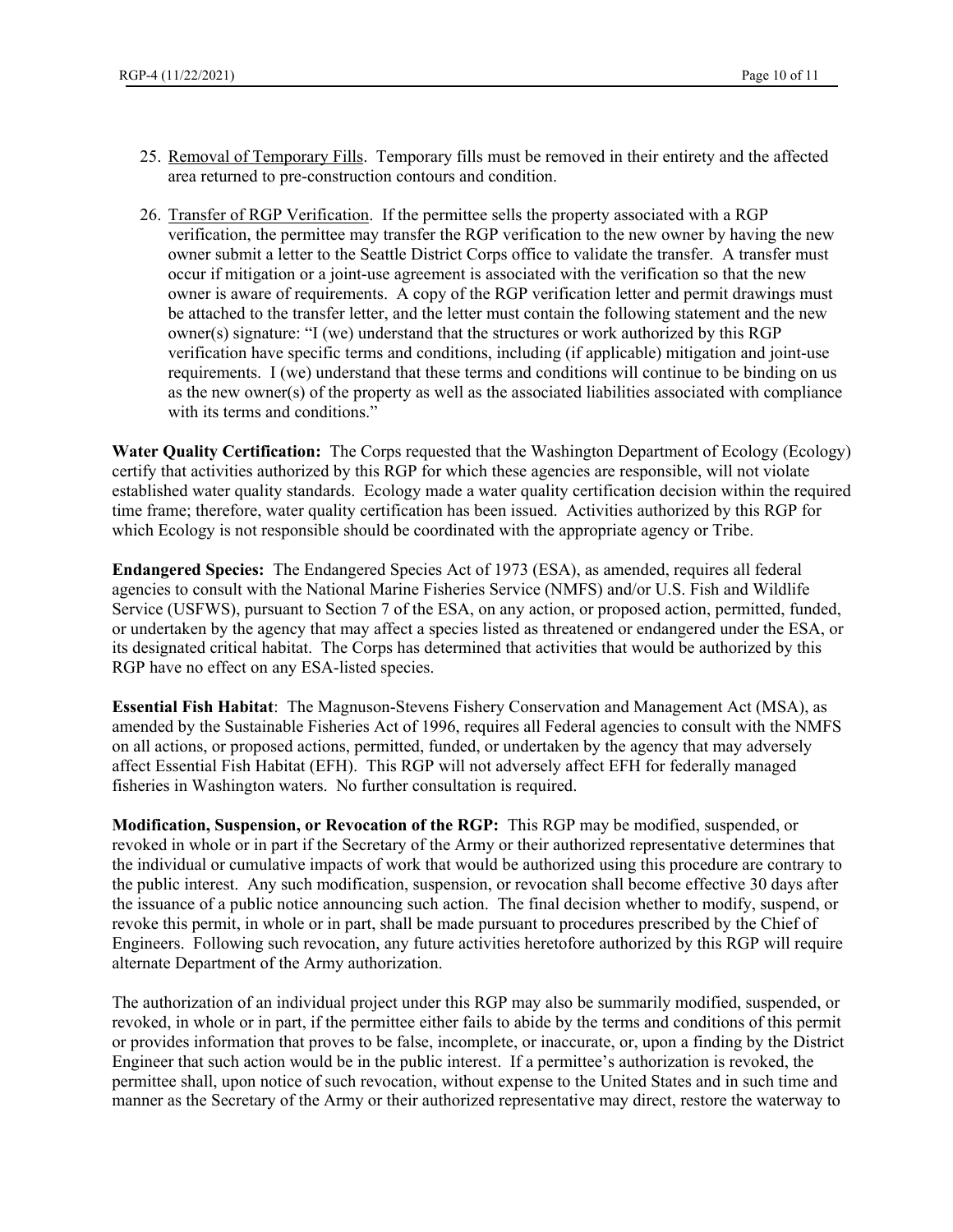its former condition. If the permittee fails to comply with the direction of the Secretary of the Army or their authorized representative, the Secretary or their designee may restore the waterway to its former condition, by contract or otherwise, and recover the cost thereof from the permittee.

**Expiration of the RGP:** This permit shall become effective on the date of the signature of the District Engineer or their authorized representative and will automatically expire five years from that date unless the permit is modified, revoked, or extended prior to that date. Activities that have commenced (e.g., are under construction) or are under contract to commence in reliance upon this permit will remain authorized provided that the activity is completed within one year of the date of this permit's expiration, modification, or revocation, unless discretionary authority has been exercised on a case-by-case basis to modify, suspend, or revoke the authorization.

- Appendix A: RGP-4 List of Requirements
- Appendix B: Map of Southern Lake Chelan
- Appendix C: Plant List and Example Planting Plan
- Appendix D: Status/As-built Report for Mitigation Work Completion for RGP-4
- Appendix E: Mitigation Planting Monitoring Report for RGP-4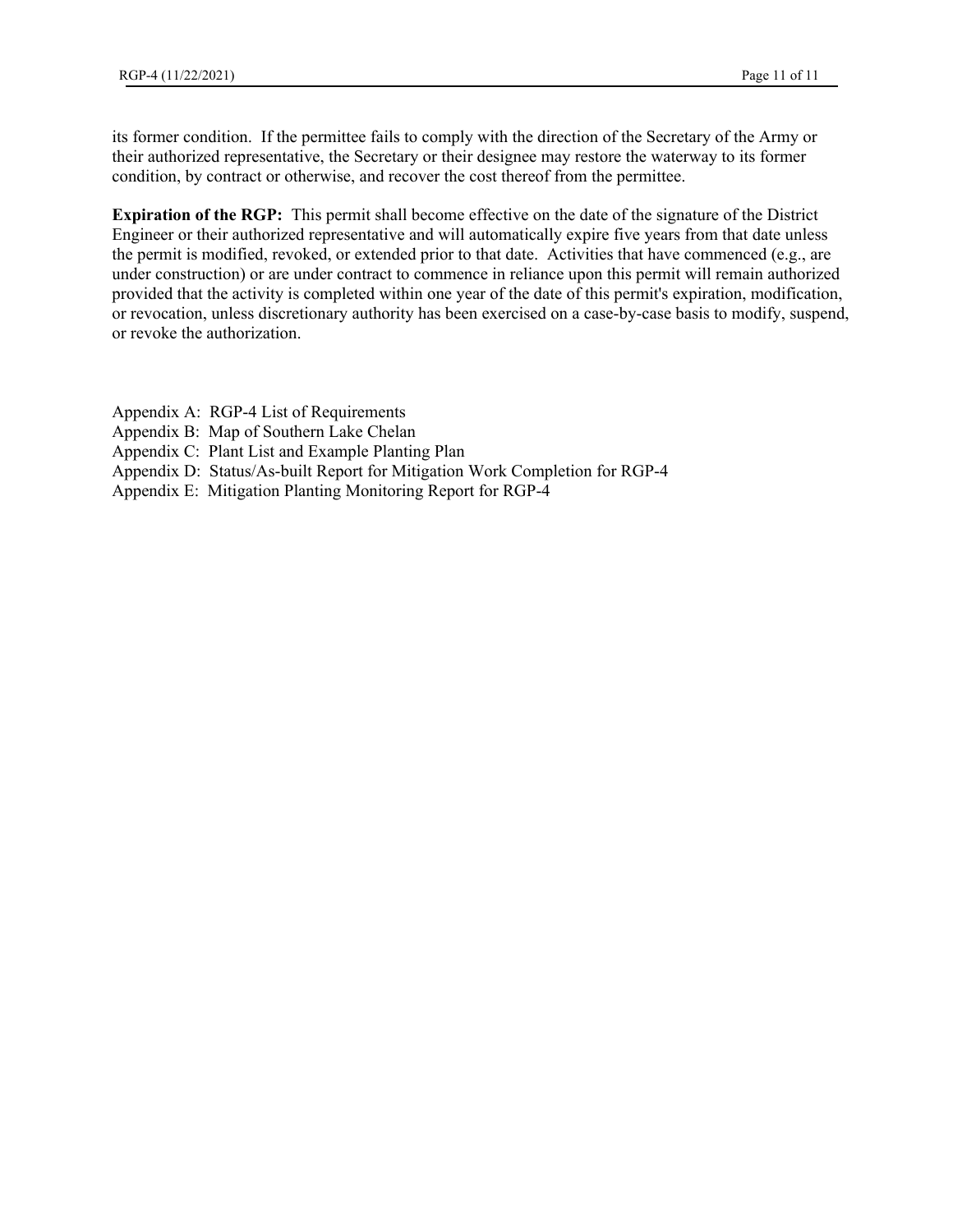## **APPENDIX A Regional General Permit 4 (RGP-4) List of Requirements**

*November 22, 2021*

Please read all Construction Specification and Conservation Measures of RGP-4 carefully. You must meet all applicable conditions to quality for RGP-4. For us to determine if your proposal meets all of the conditions of RGP-4, you must submit a preconstruction notification or application (JARPA or ENG form), project and mitigation drawings/plans, and any other documentation, as applicable. The requirements are displayed in this list format to help you determine if your project meets the conditions of RGP-4. You are not required to submit this list as part of your permit application.

Application materials may be submitted to  $NWS-PermitApp@usace.army.mil$  or U.S. Army Corps of Engineers, Regulatory Branch, P.O. Box 3755, Seattle, Washington 98124-3755.

| <b>Construction Specifications</b> |                                                                                                                                                                                                                      |  |
|------------------------------------|----------------------------------------------------------------------------------------------------------------------------------------------------------------------------------------------------------------------|--|
| and Conservation Measures          |                                                                                                                                                                                                                      |  |
| Maintenance:                       |                                                                                                                                                                                                                      |  |
| 1.                                 | Any maintenance performed on an authorized structure shall not change the size or configuration from that                                                                                                            |  |
|                                    | which was originally authorized unless the changes are environmentally beneficial and reduce the size of                                                                                                             |  |
|                                    | the structure.                                                                                                                                                                                                       |  |
|                                    | Piers, Ramps, and Floats:                                                                                                                                                                                            |  |
| 2.                                 | This permit authorizes only one pier/ramp/float structure per property. This property must front Lake                                                                                                                |  |
|                                    | Chelan. Submerged structural components of piers, ramps, and floats, including concrete footings,                                                                                                                    |  |
|                                    | framing, and cross bracing shall be minimized to that which is required for structural stability.                                                                                                                    |  |
| 3.                                 | A float system must be held in place by piling or other fixed structures and may consist of more than one                                                                                                            |  |
|                                    | individual float. Float stoppers must be installed so that the float does not rest on the substrate at any time.                                                                                                     |  |
| 4.                                 | The width of any individual section of deck shall not exceed 6 feet for piers and floats and 4 feet for                                                                                                              |  |
|                                    | ramps.                                                                                                                                                                                                               |  |
| 5.                                 | Total deck area of single-use piers, floats, ramps, and other overwater structures waterward of the ordinary                                                                                                         |  |
|                                    | high-water mark shall not exceed 320 square feet. If it is necessary to have a single-use structure greater                                                                                                          |  |
|                                    | than 55 feet in length because of water depth limitations referenced in CM 4, the total area of the structures                                                                                                       |  |
|                                    | shall not exceed 450 square feet.                                                                                                                                                                                    |  |
| 6.                                 | Total deck area of joint-use piers, floats, ramps, and other overwater structures waterward of the ordinary                                                                                                          |  |
|                                    | high-water mark, shall not exceed 450 square feet.                                                                                                                                                                   |  |
| 7.                                 | Only open pile pier construction is authorized.                                                                                                                                                                      |  |
| 8.                                 | Flotation for the float shall be fully enclosed and contained in a shell (e.g., polystyrene tubs not shrink wrapped                                                                                                  |  |
|                                    | or sprayed coatings) that prevents breakup or loss of the floatation material into the water and is not readily                                                                                                      |  |
|                                    | subject to damage by ultraviolet radiation or abrasion caused by rubbing against piling or waterborne debris.                                                                                                        |  |
| 9.                                 | No other structures or shading objects such as, but not limited to, storage boxes, benches, planters, sheds,                                                                                                         |  |
|                                    | tables, outdoor furniture, living quarters, fueling facilities, carpeting, or covered watercraft moorage shall be                                                                                                    |  |
|                                    | constructed or installed on any overwater structure authorized under this RGP. No new associated landings or<br>abutments at or waterward of the ordinary high-water mark are authorized under this RGP. These would |  |
|                                    | include, but are not limited to, precast or poured in place concrete or rock structures.                                                                                                                             |  |
|                                    | Piling and Associated Fill:                                                                                                                                                                                          |  |
| 10.                                | Fill around piling may only be used when the condition of the substrate prevents the use of driven piles.                                                                                                            |  |
|                                    | Rationale for the construction of concrete footings must be included with the PCN. The total amount of fill                                                                                                          |  |
|                                    | used to secure all piles associated with a structure shall not exceed 10 cubic yards but is limited to the                                                                                                           |  |
|                                    | minimum amount necessary to secure the piles. Fill material is limited to clean rock and concrete. Concrete                                                                                                          |  |
|                                    | footings must be poured in the dry when possible and always in tightly sealed forms.                                                                                                                                 |  |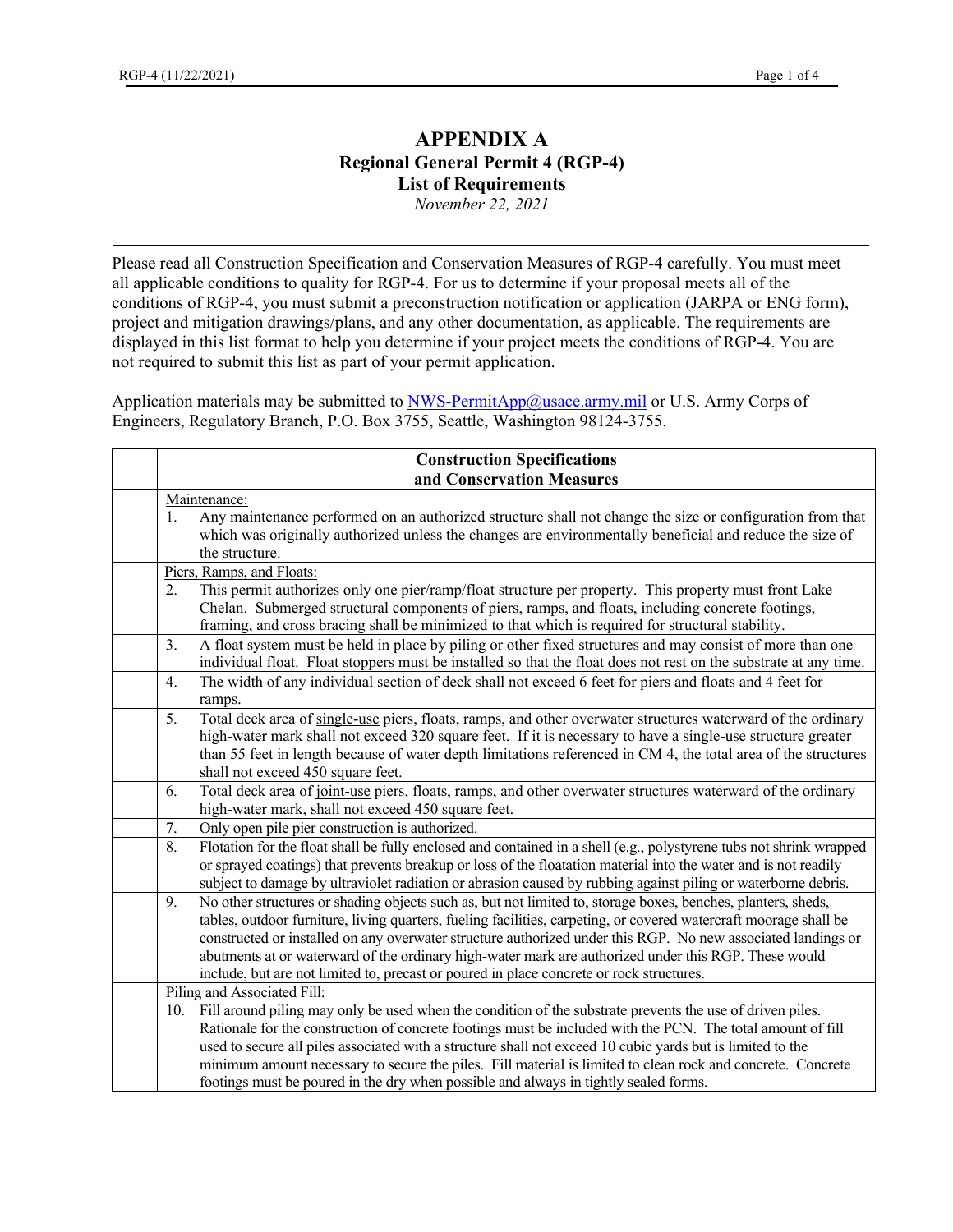| 11. Concrete footings must have at least 1 foot of natural substrate placed above the footing to prevent exposure of<br>footings.                                                                                                                                                                                                                                                                                                                                                                                                                                                                                                                                                                                                                                                                                                                                                                                                                                                                                                   |
|-------------------------------------------------------------------------------------------------------------------------------------------------------------------------------------------------------------------------------------------------------------------------------------------------------------------------------------------------------------------------------------------------------------------------------------------------------------------------------------------------------------------------------------------------------------------------------------------------------------------------------------------------------------------------------------------------------------------------------------------------------------------------------------------------------------------------------------------------------------------------------------------------------------------------------------------------------------------------------------------------------------------------------------|
| For impact pile driving of steel piles 10 inches in diameter or less, a block or layers of wood at least 6 inches<br>12.<br>thick between the pile driver and pile or a bubble curtain shall be used during driving. For steel pile greater<br>than 10 inches in diameter, both 6 inches of wood between pile driver and pile, and a bubble curtain shall be<br>used during driving.                                                                                                                                                                                                                                                                                                                                                                                                                                                                                                                                                                                                                                                |
|                                                                                                                                                                                                                                                                                                                                                                                                                                                                                                                                                                                                                                                                                                                                                                                                                                                                                                                                                                                                                                     |
| Watercraft Lift:<br>13. Under this RGP, only one uncovered watercraft lift may be installed at a single-use overwater structure. A<br>maximum of two uncovered watercraft lifts may be installed at a joint-use overwater structure. Any                                                                                                                                                                                                                                                                                                                                                                                                                                                                                                                                                                                                                                                                                                                                                                                            |
| additional lifts would need to be authorized under a different permit.                                                                                                                                                                                                                                                                                                                                                                                                                                                                                                                                                                                                                                                                                                                                                                                                                                                                                                                                                              |
| Seasonal Swim Float:<br>14. Under this RGP, only one seasonal swim float, not to exceed 100 square feet may be installed per property.<br>Swim float anchoring should consist of a helical anchor screw and midline float. A precast concrete anchor<br>may only be used when the condition of the substrate prevents the use of a helical anchor screw. Rationale<br>for the use of a concrete anchor must be included with the PCN. The seasonal swim float is to be detached<br>from the anchor system and removed from the lake between November 1 and April 30 of every year. Any<br>year-round swim floats would need to be authorized under a different permit.                                                                                                                                                                                                                                                                                                                                                              |
| Mitigation: To minimize impacts to the aquatic environment and reduce cumulative impacts, mitigation in all its                                                                                                                                                                                                                                                                                                                                                                                                                                                                                                                                                                                                                                                                                                                                                                                                                                                                                                                     |
| forms (avoidance, minimization, and compensation) is required for new pier/ramp/float overwater structures. The<br>mitigation must be retained and/or maintained for the duration that the authorized structure is in place. For every<br>new pier, ramp, float, swim float, or second watercraft lift, the permittee must implement at least one of the<br>following mitigation measures:                                                                                                                                                                                                                                                                                                                                                                                                                                                                                                                                                                                                                                          |
| 15. Mitigation measure options:                                                                                                                                                                                                                                                                                                                                                                                                                                                                                                                                                                                                                                                                                                                                                                                                                                                                                                                                                                                                     |
| a. The pier width is limited to 4 feet or less.                                                                                                                                                                                                                                                                                                                                                                                                                                                                                                                                                                                                                                                                                                                                                                                                                                                                                                                                                                                     |
| b. Installation of grating covering the entire surface of the pier and ramp, or seasonal swim float.                                                                                                                                                                                                                                                                                                                                                                                                                                                                                                                                                                                                                                                                                                                                                                                                                                                                                                                                |
| c. Planting a riparian area with trees and shrubs evenly interspersed. The size of the riparian area must be<br>at least 1:1 ratio with the amount of overwater coverage. For example, if a 320 square foot pier is<br>proposed, 320 square feet of riparian area must be planted for this mitigation measure. Before the<br>applicant selects this mitigation measures, they must have the Corps review the specific site conditions<br>to ensure that plantings are appropriate and will be successful at the selected location.<br>The prospective permittee is required to establish and preserve the planting plot at the project site<br>i.<br>for the duration that the overwater structure is in place. A drawing of the proposed planting area<br>must be recorded with the Registrar of Deeds per General Condition 3 of this RGP within 60 days<br>after final Corps authorization. Proof of this must be provided to the Corps within 65 days after the<br>date of the Corps' RGP verification letter to the permittee. |
| The planting plot(s) will be planted (cuttings, burlapped roots or $1 - 5$ gallon size) with native<br>ii.                                                                                                                                                                                                                                                                                                                                                                                                                                                                                                                                                                                                                                                                                                                                                                                                                                                                                                                          |
| shrubs and trees.<br>iii.<br>The plot needs to be on the property but does not need to be located adjacent to the overwater<br>structures. However, the waterward edge of the planting area must be no further than 10 feet from<br>the ordinary high watermark of the lake and oriented parallel to the shoreline.                                                                                                                                                                                                                                                                                                                                                                                                                                                                                                                                                                                                                                                                                                                 |
| The shrubs will be planted at intervals of 3-feet on center, and the trees will be planted at intervals<br>iv.<br>of 10-feet on center. The Corps must approve the planting plan prior to issuance of a RGP<br>verification letter. The plant species must be from the plant list in Appendix C or must be a<br>species approved by the Corps.                                                                                                                                                                                                                                                                                                                                                                                                                                                                                                                                                                                                                                                                                      |
| Performance Standards. One hundred percent survival of all planted trees and shrubs is required<br>v.<br>during the first and second years after planting the plot(s). During the third through fifth years<br>after planting, a minimum 80 percent survival is required. The permittee must protect the planting<br>plot(s) against predation—the Corps recommends fencing. Individual plants that die must be<br>replaced with native shrubs and trees taken from the plant list in Appendix C. Maintenance of the<br>mitigation area includes removal and replacement of dead or dying plants and removal of invasive<br>and/or noxious weeds. Maintenance does not include trimming or mowing of the mitigation<br>plants. The mitigation plants must be allowed to develop naturally. If during the 5 years of                                                                                                                                                                                                                 |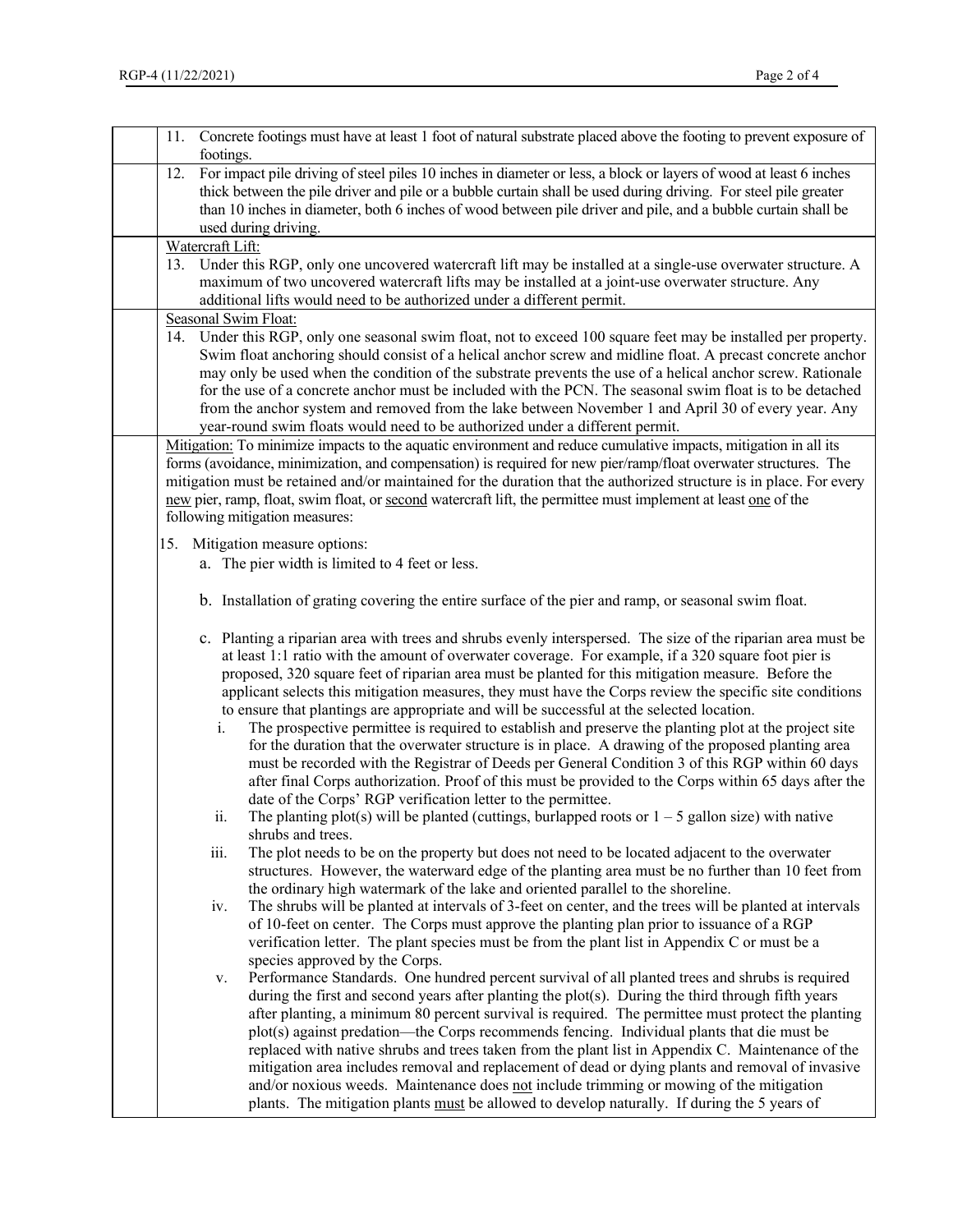| monitoring, contingency plans are required (e.g., irrigation, additional plantings, planting different<br>species), the permittee must implement any Corps-required contingency plans.<br>Mitigation planting monitoring reports will be due annually, no later than November 30 of each<br>vi.<br>monitoring year, for 5 years from when Corps accepts the as-built drawings. The mitigation<br>monitoring report will include written and photographic documentation of tree and shrub mortality<br>and replanting efforts. Photographs must be taken between June - August (the best time of year to<br>show plant growth). Photographs must show a panoramic view of the entire mitigation planting<br>area. Set points from where photos are taken must be established and used repeatedly for each<br>monitoring year. The date of the photos must be noted on the monitoring report. The permittee<br>can meet this reporting requirement by submitting to the Corps a completed Mitigation Planting<br>Monitoring Report, Appendix E.                                                                                                                                                                        |
|----------------------------------------------------------------------------------------------------------------------------------------------------------------------------------------------------------------------------------------------------------------------------------------------------------------------------------------------------------------------------------------------------------------------------------------------------------------------------------------------------------------------------------------------------------------------------------------------------------------------------------------------------------------------------------------------------------------------------------------------------------------------------------------------------------------------------------------------------------------------------------------------------------------------------------------------------------------------------------------------------------------------------------------------------------------------------------------------------------------------------------------------------------------------------------------------------------------------|
| d. Installation of large woody material (LWM) north of 25-Mile Creek.<br>The ratio or amount of LWM would be determined on a case-by-case basis. The LWM must have<br>i.<br>complex structure (e.g., branches and/or root wads). The LWM must be placed at or landward of<br>the 1079-foot elevation contour so that the maximum amount of water covers the structure for the<br>entire year. The LWM must not interfere with navigation.<br>ii.<br>The placement of the LWM must be completed within one year of RGP verification. A report on<br>the installation must be submitted to the Corps no later than 12 months from the date of permit<br>issuance. The permittee can meet this reporting requirement by submitting to the Corps a<br>completed Status/As-Built Report for Mitigation Work Completion, Appendix D. The report must<br>include photographic documentation showing the installation of the LWM from the installation<br>vessel. The photographs should be taken facing the shoreline and should show landmarks on the<br>shoreline to verify the location of the placement of the LWM. In addition, the documentation must<br>include the latitude and longitude and elevation of the LWM. |
| e. Use of other Corps-approved project- and site-specific mitigation. The applicant may propose an<br>alternate form of compensatory mitigation (e. g. derelict pile or concrete debris removal or use of a<br>Corps approved in-lieu fee program or mitigation bank). However, the Corps is the sole authority to<br>determine if the compensatory mitigation is appropriate and adequate to compensate for impacts to<br>waters of the U.S. The applicant must comply with all Special Conditions added to the RGP<br>verification to ensure the mitigation is successfully implemented.                                                                                                                                                                                                                                                                                                                                                                                                                                                                                                                                                                                                                           |
| Work in the Dry:<br>16. All work shall occur in the dry whenever practicable.                                                                                                                                                                                                                                                                                                                                                                                                                                                                                                                                                                                                                                                                                                                                                                                                                                                                                                                                                                                                                                                                                                                                        |
| Prohibition of Discharge of Fill in Wetlands:<br>17. No fill permitted herein shall be placed in wetlands. Non-fill structure placement in or over wetlands shall be<br>limited to the minimum amount necessary.                                                                                                                                                                                                                                                                                                                                                                                                                                                                                                                                                                                                                                                                                                                                                                                                                                                                                                                                                                                                     |
| Revegetation of Disturbed Riparian Areas:<br>18. Disturbance of bank vegetation shall be limited to the minimum amount necessary to accomplish the<br>project. Disturbed bank vegetation shall be replaced with native, locally adapted species appropriate for<br>the site.                                                                                                                                                                                                                                                                                                                                                                                                                                                                                                                                                                                                                                                                                                                                                                                                                                                                                                                                         |
| Preservatives<br>19. No paint, stain, preservative or other protective coating application shall occur while the structure is in or<br>over the water body, and any such application shall be completely cured prior to the structure being<br>returned to the water. If treated wood is used, wood must be treated with wood preservatives in<br>compliance with the Registration Documents issued by EPA under the Federal Insecticide, Fungicide and<br>Rodenticide Act (FIFRA), and following the Western Wood Preservers Institute (WWPI) guidelines and<br>BMPs to minimize the preservative migrating from treated wood into aquatic environments (see<br>http://www.wwpinstitute.org/documents/BMP_Revise_4.3.12.pdf). Rub strips are required if treated wood<br>is to be used for fender piling.                                                                                                                                                                                                                                                                                                                                                                                                           |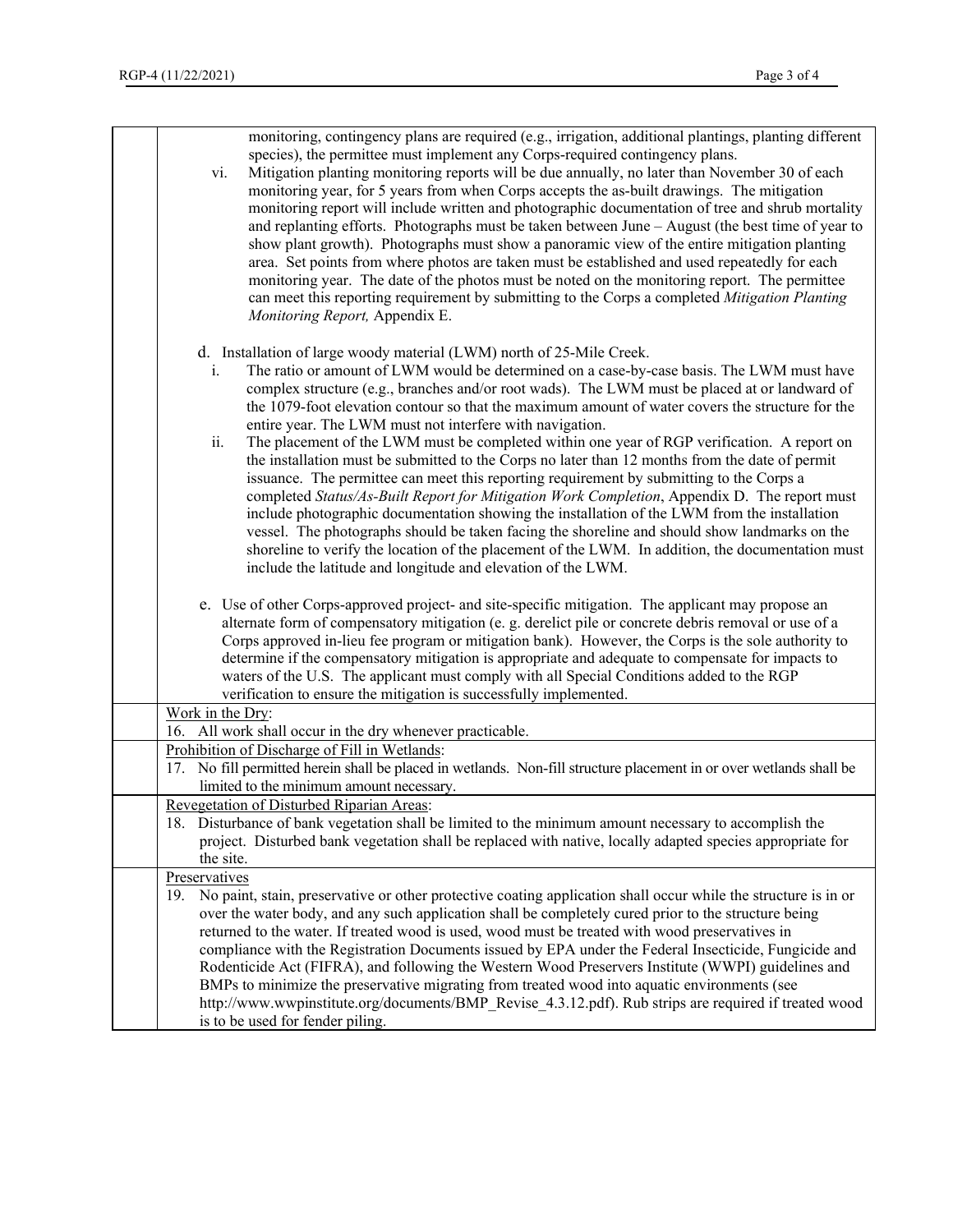|  | Equipment Operation:                                                                                         |
|--|--------------------------------------------------------------------------------------------------------------|
|  | Equipment shall be operated from the top of the bank, work platform, or similar out-of-water location<br>20. |
|  | whenever possible. Equipment shall be operated in a manner that minimizes the suspension of                  |
|  | particulates. All equipment used in or around waters shall be clean and inspected daily prior to use to      |
|  | ensure that the equipment has no fluid leaks. Should a leak develop during use, the leaking equipment        |
|  | shall be removed from the site immediately and not used again until it has been adequately repaired. No      |
|  | equipment may be stored or fueled within 100 feet of the waterbody.                                          |
|  | 21. If heavy equipment is used to accomplish the work, a Spill Prevention, Control, and Countermeasure       |
|  | (SPCC) plan must be implemented. A copy of the SPCC plan must be available to the Corps upon request         |
|  | during all construction activities.                                                                          |
|  | Compliance with RGP General Conditions 1 through 26 of RGP-4. Refer to full text of RGP-4 for the list of    |
|  | General Conditions.                                                                                          |
|  |                                                                                                              |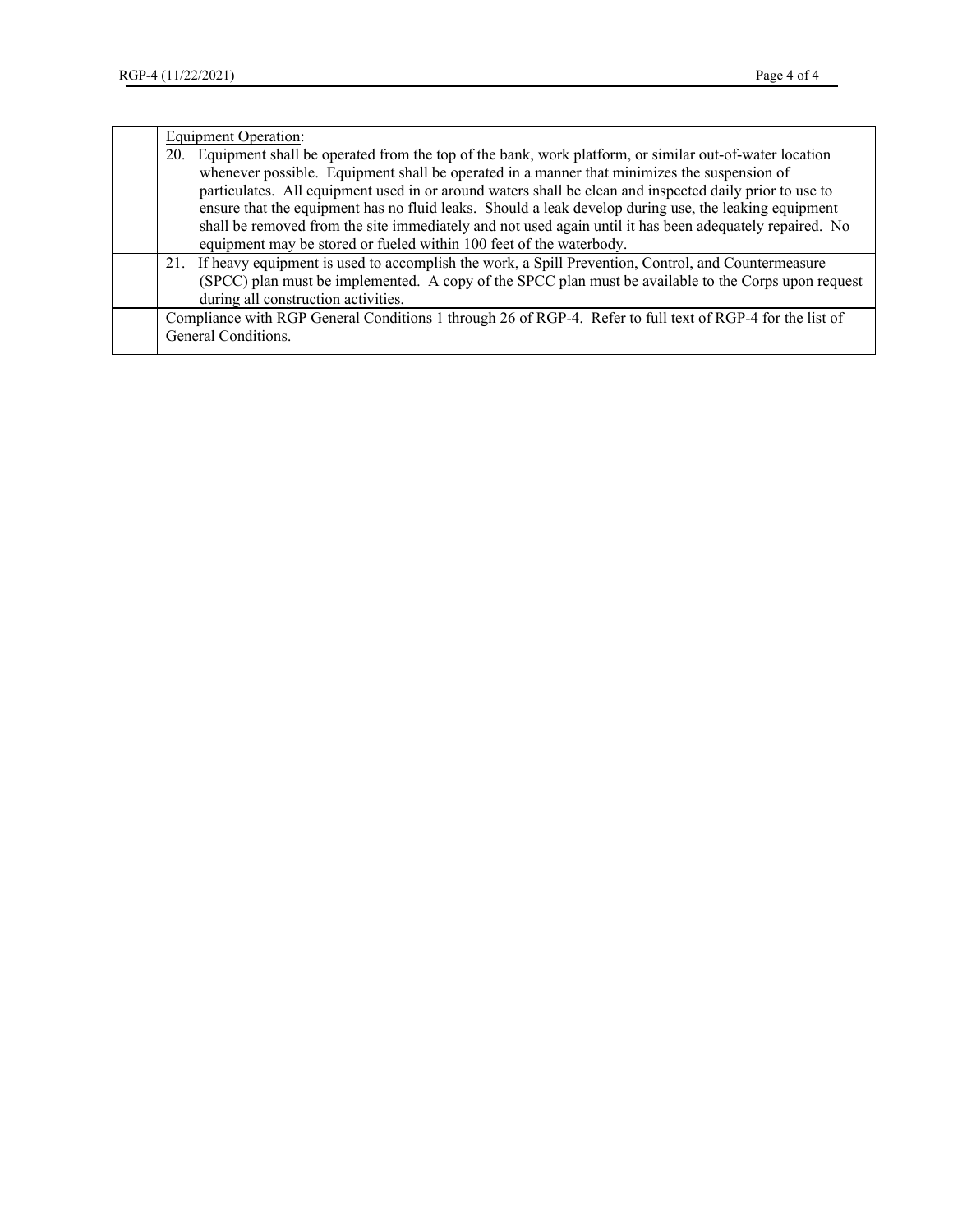## APPENDIX B Map of Southern Lake Chelan

RGP-4 only authorizes work in Southern Lake Chelan. The upper limits of Southern Lake Chelan are shown on this map.

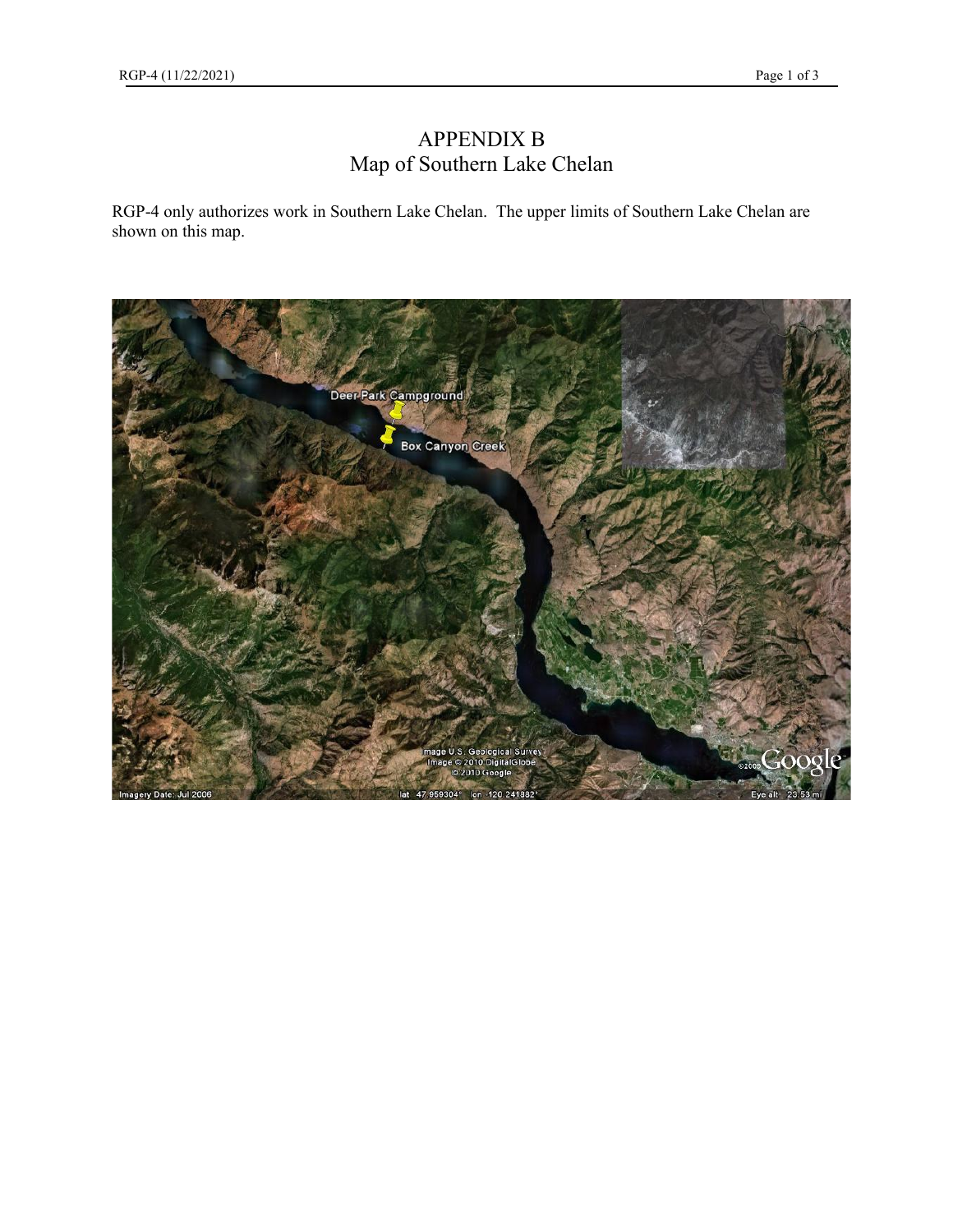## APPENDIX C Plant List and Example Planting Plan

List of Approved Plant Species

| <b>Common Name</b>       | <b>Scientific Name</b>             |
|--------------------------|------------------------------------|
| <b>Shrubs:</b>           |                                    |
| Serviceberry             | Amelanchier alnifolia              |
| Tall Oregon-grape        | <b>Berberis</b> aquifolium         |
| Sticky-laurel/Snowbrush  | Ceanothus velutinus                |
| Red-twig Ceanothus       | Ceanothus sanguineus               |
| Virgin's bower           | Clematis ligusticifolia            |
| Redosier dogwood         | Cornus sericea                     |
| Ocean spray              | Holodiscus discolor                |
| Western Juniper          | Juniperus occidentalis             |
| Rocky Mountain juniper   | Juniperus scopulorum               |
| <b>Black twinberry</b>   | Lonicera involucrata               |
| Utah honeysuckle         | Lonicera utahensis                 |
| Mock orange              | Philadelphus lewisii               |
| <b>Black chokecherry</b> | Prunus virginiana var.melanocarpa  |
| Mallow ninebark          | Physocarpus malvaceus              |
| Golden currant           | Ribes aureum                       |
| Wild rose                | Rosa gymnocarpa                    |
| Wood's rose              | Rosa woodsii                       |
| Peach-leaf willow        | Salix amygdaloides                 |
| Bebb's willow            | Salix bebbiana                     |
|                          |                                    |
| <b>Trees:</b>            |                                    |
| Douglas Maple            | Acer glabrum var. douglasii        |
| Gray alder               | Alnus incana                       |
| White alder              | Alnus rhombifolia                  |
| Sitka alder              | Alnus sinuata                      |
| Water birch              | <b>Betula</b> occidentalis         |
| Paper birch              | <b>Betula papyrifera</b>           |
| Hackberry                | Celtis reticulata                  |
| Black hawthorn, douglas  | Crataegus douglasii var. douglasii |
| Ponderosa pine           | Pinus ponderosa                    |
| <b>Black cottonwood</b>  | Populus balsamifera                |
| Quaking aspen            | Populus tremuloides                |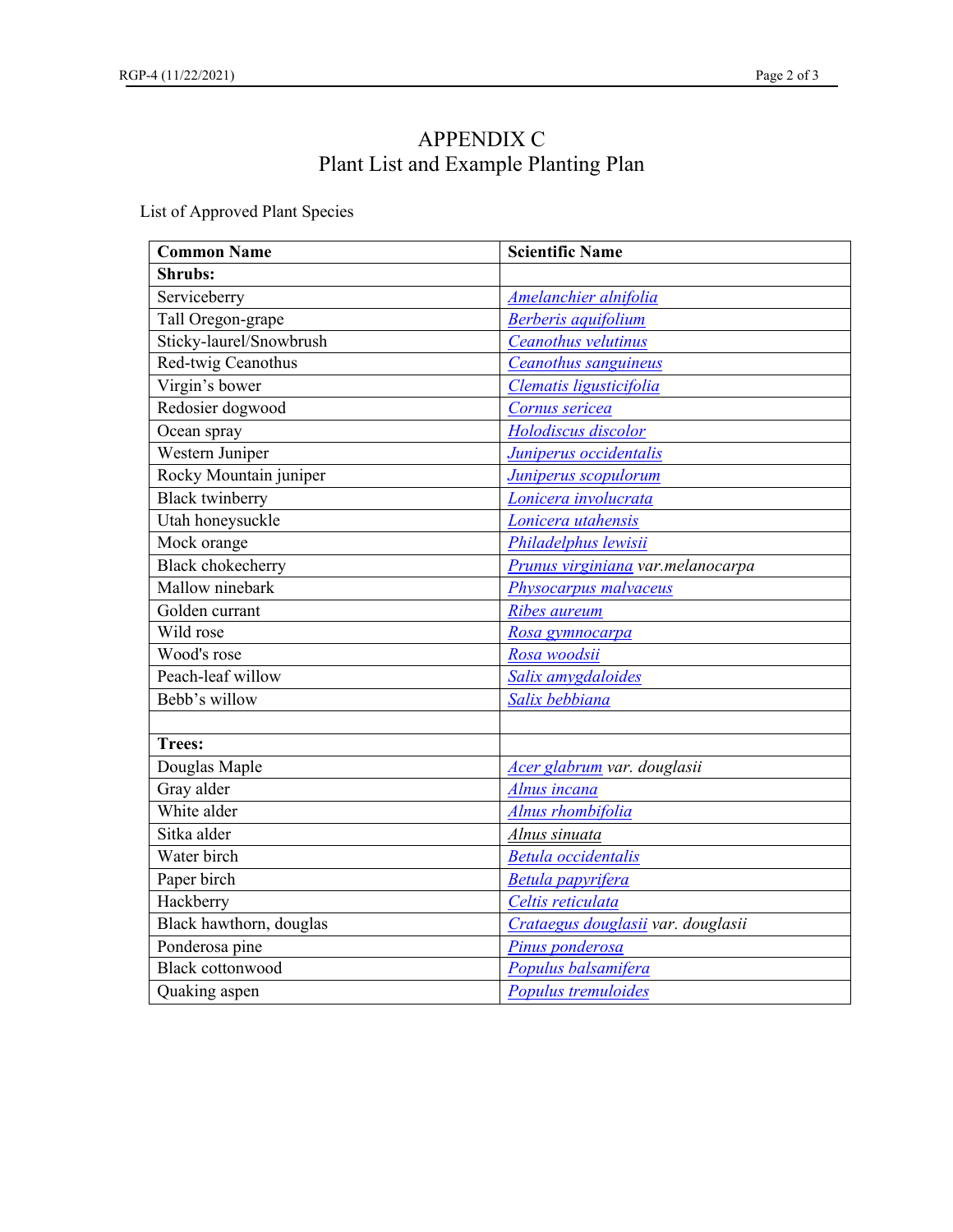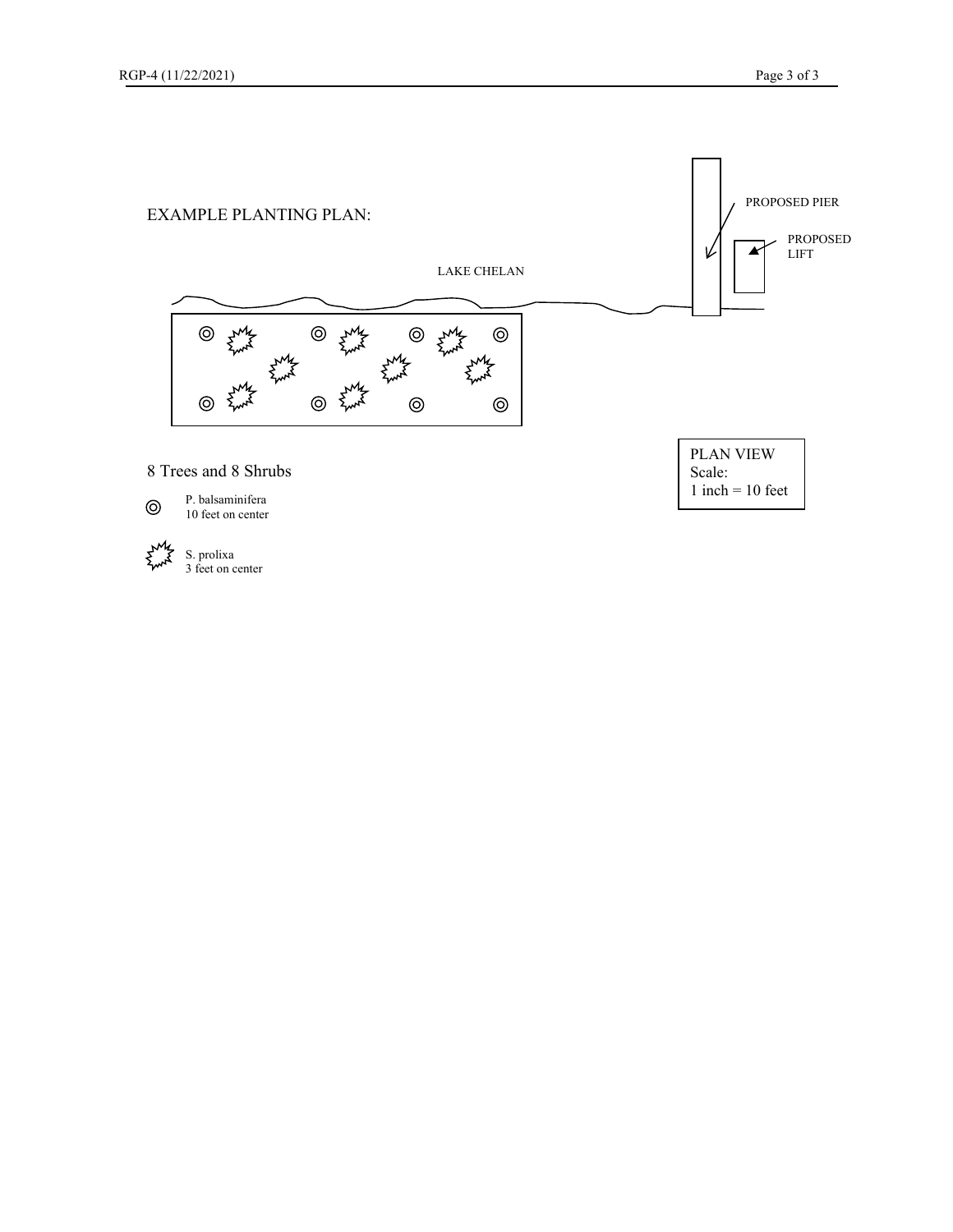## APPENDIX D

## Status / As-built Report for Mitigation Work Completion for RGP-4

Within one (1) year or earlier as indicated on this report, of the date of your RGP verification letter, submit this completed report to: NWS.Compliance@usace.army.mil or U.S. Army Corps of Engineers, Regulatory Branch, P.O. Box 3755, Seattle, WA 98124-3755. For planting mitigation, you must complete and submit Appendix E of RGP-4 annually after the Corps accepts your as-built drawings of the mitigation construction.

Corps Reference Number: Date the Corps Issued Your Permit: Date this Report is Due: Your Name: Your Address: Your City/State/Zip Code: \_\_\_\_\_\_\_\_ Check the authorized mitigation activity performed and include the required attachments:  $\Box$  Mitigation option "a"; Pier width is 4 feet or less Attachment:  $\Box$  Photos of the as-built structure showing the pier width  $\Box$  Mitigation option "b"; Installation of grating Attachment: Photos of the as-built structure showing the grating  $\Box$  Mitigation option "c"; Plantings Attachment: Photographs of the mitigation area (preferably taken during June – August). Conditions of your Corps permit require 100% survival of all planted trees and shrubs during the first and second years after planting. During the third through fifth years after planting, 80% survival is required. Individual plants that die must be replaced with native species listed in RGP-4. You must protect your mitigation area—fencing is recommended.

| Date of Installation | Species name of Plants | Number of Plants Installed |  |
|----------------------|------------------------|----------------------------|--|
|                      |                        |                            |  |
|                      |                        |                            |  |
|                      |                        |                            |  |
|                      |                        |                            |  |

 Mitigation option "d"; installation of large woody material north of 25-Mile Creek Attachments: Photographic documentation showing installation of LWM

Latitude, longitude and elevation of LWM

□ Mitigation option "e"; Other Corps-approved mitigation: Date completed: